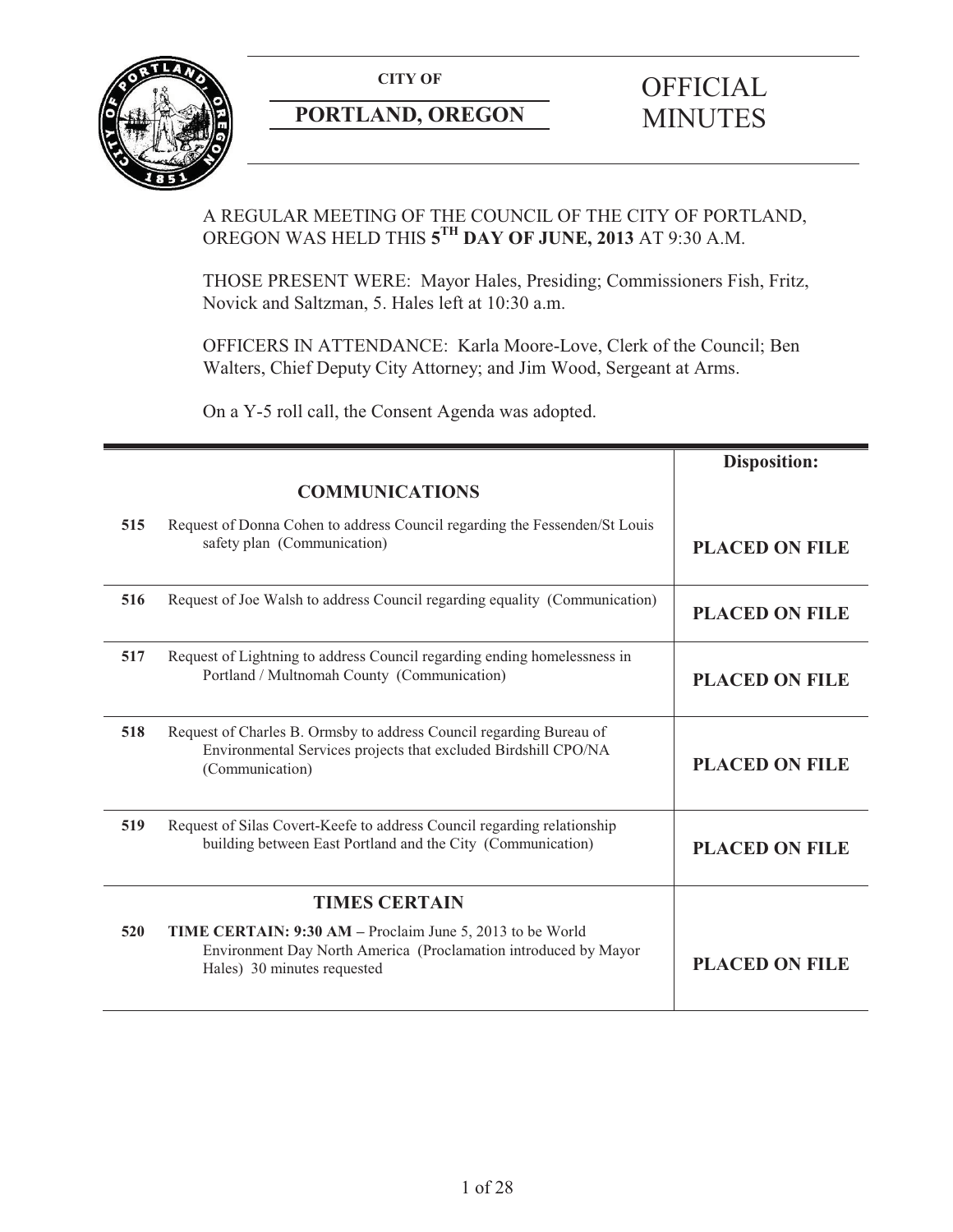| $*521$ | TIME CERTAIN: 10:00 AM - Approve recommendations made by<br>Children's Levy Allocation Committee for FY 2013/2014 grant funding<br>(Ordinance introduced by Commissioner Saltzman) 10 minutes requested                                                                                           | 186071                                                                          |
|--------|---------------------------------------------------------------------------------------------------------------------------------------------------------------------------------------------------------------------------------------------------------------------------------------------------|---------------------------------------------------------------------------------|
|        | $(Y-5)$                                                                                                                                                                                                                                                                                           |                                                                                 |
|        | <b>CONSENT AGENDA - NO DISCUSSION</b>                                                                                                                                                                                                                                                             |                                                                                 |
|        | <b>Mayor Charlie Hales</b>                                                                                                                                                                                                                                                                        |                                                                                 |
| 522    | Reappoint Sue Disciple to the Mt. Hood Cable Regulatory Commission for<br>term to expire May 31, 2016 (Report)                                                                                                                                                                                    | <b>CONFIRMED</b>                                                                |
|        | $(Y-5)$                                                                                                                                                                                                                                                                                           |                                                                                 |
|        | <b>Bureau of Environmental Services</b>                                                                                                                                                                                                                                                           |                                                                                 |
| 523    | Authorize the Bureau of Environmental Services to acquire certain easements<br>and other real property interests necessary for construction of the<br>Skidmore Pump Station Upgrade Project No. E10291 through the exercise<br>of the City's Eminent Domain Authority (Second Reading Agenda 493) | 186063                                                                          |
|        | $(Y-5)$                                                                                                                                                                                                                                                                                           |                                                                                 |
|        | <b>Bureau of Transportation</b>                                                                                                                                                                                                                                                                   |                                                                                 |
| 524    | Increase time period for property owners to repair sidewalks, curbs and<br>driveways to 60 days (Ordinance; amend Code Sections 17.28.080,<br>17.28.090 and 17.28.110)                                                                                                                            | <b>PASSED TO</b><br><b>SECOND READING</b><br><b>JUNE 12, 2013</b><br>AT 9:30 AM |
|        | <b>Office of Management and Finance</b>                                                                                                                                                                                                                                                           |                                                                                 |
| 525    | Accept bid of James W. Fowler Co. for the SW 86th Avenue Pump Station &<br>Appurtenances for \$15,632,000 (Procurement Report - Bid No. 115384)                                                                                                                                                   | <b>ACCEPTED</b><br><b>PREPARE</b>                                               |
|        | $(Y-5)$                                                                                                                                                                                                                                                                                           | <b>CONTRACT</b>                                                                 |
| 526    | Accept bid of R&R General Contractors, Inc. for the SE Clay Green Street: SE<br>Water Avenue to SE 12th Avenue for \$1,016,499 (Procurement Report -<br>Bid No. 115392)                                                                                                                           | <b>ACCEPTED</b><br><b>PREPARE</b>                                               |
|        | $(Y-5)$                                                                                                                                                                                                                                                                                           | <b>CONTRACT</b>                                                                 |
| $*527$ | Pay claim of Scott Hughes in the sum of \$88,000 involving the Bureau of<br>Transportation (Ordinance)                                                                                                                                                                                            | 186064                                                                          |
|        | $(Y-5)$                                                                                                                                                                                                                                                                                           |                                                                                 |
| $*528$ | Establish Mt. Hood Cable Regulatory Commission Agency Fund (Ordinance;<br>add Code Section 5.04.520)                                                                                                                                                                                              |                                                                                 |
|        | $(Y-5)$                                                                                                                                                                                                                                                                                           | 186065                                                                          |
|        | <b>Office of Neighborhood Involvement</b>                                                                                                                                                                                                                                                         |                                                                                 |
| $*529$ | Authorize an Intergovernmental Agreement of \$30,000 to the Portland<br>Development Commission from the Office of Neighborhood Involvement<br>for the Developing Prosperity in East Portland project (Ordinance)                                                                                  | 186066                                                                          |
|        | $(Y-5)$                                                                                                                                                                                                                                                                                           |                                                                                 |
|        | <b>Parks &amp; Recreation</b>                                                                                                                                                                                                                                                                     |                                                                                 |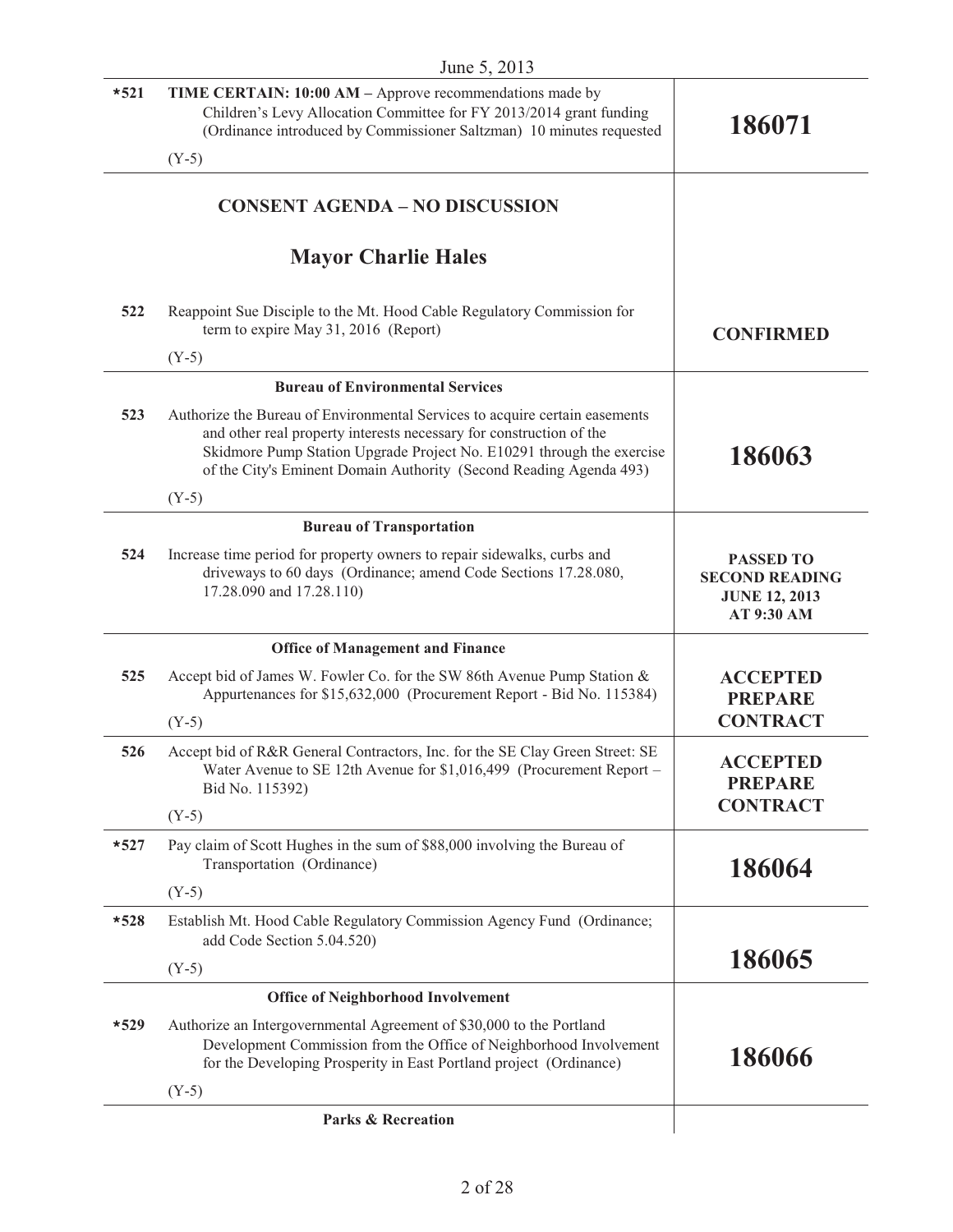| $*530$  | Amend contract with Professional Roof Consultants, Inc. for additional services<br>during construction on the Pittock Mansion Terraces Restoration project<br>(Ordinance; amend Contract No. 30000135)                                                                          | 186067                                                                                 |
|---------|---------------------------------------------------------------------------------------------------------------------------------------------------------------------------------------------------------------------------------------------------------------------------------|----------------------------------------------------------------------------------------|
|         | $(Y-5)$                                                                                                                                                                                                                                                                         |                                                                                        |
| $*531$  | Authorize acceptance of a Conservation Easement adjacent to Deardorff Creek<br>Natural Area (Ordinance)                                                                                                                                                                         | 186068                                                                                 |
|         | $(Y-5)$                                                                                                                                                                                                                                                                         |                                                                                        |
| 532     | Authorize acceptance of properties from the Portland Development<br>Commission and assign them to Portland Parks & Recreation (Second<br>Reading Agenda 499)                                                                                                                    | 186069                                                                                 |
|         | $(Y-5)$                                                                                                                                                                                                                                                                         |                                                                                        |
|         | <b>Water Bureau</b>                                                                                                                                                                                                                                                             |                                                                                        |
| 533     | Authorize the Water Bureau to acquire a conservation and access easement on<br>the YMCA Camp Collins property (Second Reading Agenda 501)                                                                                                                                       | 186070                                                                                 |
|         | $(Y-5)$                                                                                                                                                                                                                                                                         |                                                                                        |
|         | <b>REGULAR AGENDA</b>                                                                                                                                                                                                                                                           |                                                                                        |
|         | <b>Mayor Charlie Hales</b>                                                                                                                                                                                                                                                      |                                                                                        |
| $S-534$ | Extend a street closure pilot program in the Old Town Entertainment Districts<br>through parts of NW $2^{\text{nd}}$ , $3^{\text{rd}}$ and $4^{\text{th}}$ Avenues between W Burnside and<br>NW Everett on certain days and during certain hours (Second Reading<br>Agenda 513) | <b>SUBSTITUTE</b><br>186072                                                            |
|         | $(Y-5)$                                                                                                                                                                                                                                                                         |                                                                                        |
|         | <b>Bureau of Environmental Services</b>                                                                                                                                                                                                                                         |                                                                                        |
| 535     | Authorize a contract and provide for payment for the construction of the<br>Eastmoreland-Woodstock Sewer Rehabilitation Project No. E10269 for<br>\$12,000,000 (Ordinance) 15 minutes requested                                                                                 | <b>PASSED TO</b><br><b>SECOND READING</b><br><b>JUNE 12, 2013</b><br><b>AT 9:30 AM</b> |
| $*536$  | Amend contract with Portland Audubon Society for additional work and<br>compensation for the Bird Surveys at Oaks Bottom & Mt. Tabor Habitat<br>Enhancement Project Sites for \$20,290 (Previous Agenda 461; amend<br>Contract No. 30001693)                                    | 186073                                                                                 |
|         | Motion to add emergency clause: Moved by Novick and seconded by Fish.<br>(Y-4; Hales absent)                                                                                                                                                                                    | <b>AS AMENDED</b>                                                                      |
|         | (Y-4; Hales absent)                                                                                                                                                                                                                                                             |                                                                                        |
|         | <b>Bureau of Police</b>                                                                                                                                                                                                                                                         |                                                                                        |
| $*537$  | Amend an Intergovernmental Agreement with Multnomah County, acting by<br>and through its District Attorney's Office to decrease funding in the<br>amount of \$30,136 for child abuse investigations (Ordinance; amend<br>Contract No. 30001158)                                 | 186074                                                                                 |
|         | (Y-4; Hales absent)                                                                                                                                                                                                                                                             |                                                                                        |
|         | <b>Bureau of Transportation</b>                                                                                                                                                                                                                                                 |                                                                                        |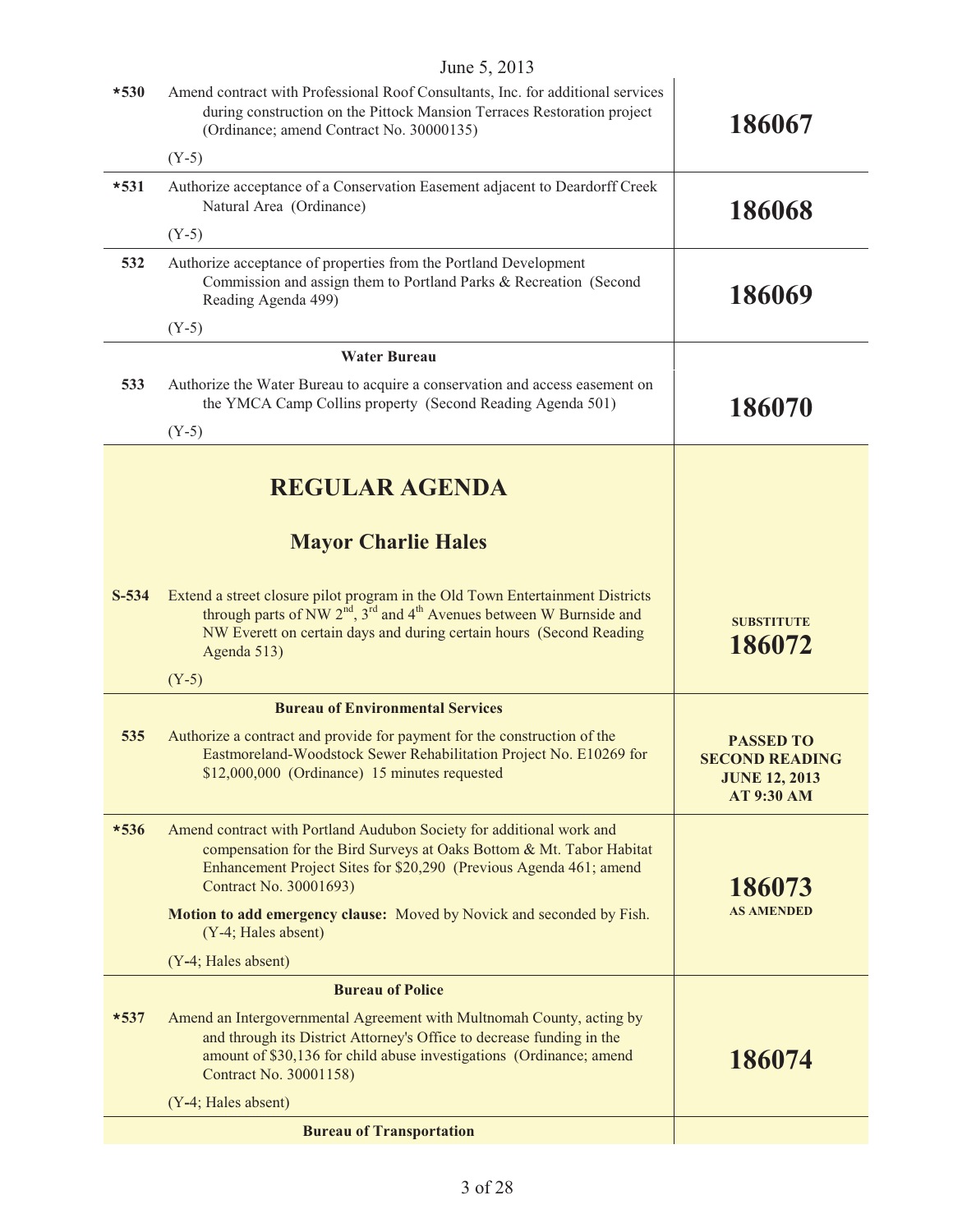|        | June 5, 2013                                                                                                                                                                                                                                                                                         |                                                                                        |
|--------|------------------------------------------------------------------------------------------------------------------------------------------------------------------------------------------------------------------------------------------------------------------------------------------------------|----------------------------------------------------------------------------------------|
| 538    | Declare two City owned properties as surplus and authorize the Director of the<br>Bureau of Transportation to sell the properties (Ordinance) 15 minutes<br>requested                                                                                                                                | <b>PASSED TO</b><br><b>SECOND READING</b><br><b>JUNE 12, 2013</b><br><b>AT 9:30 AM</b> |
| 539    | Amend Intergovernmental Agreement with TriMet to increase total not-to-<br>exceed services by \$235,800 for construction between SW Moody Ave<br>Improvement Project, SW Harbor Dr / SW River Pkwy Project, and<br>Portland-Milwaukie Light Rail Project (Ordinance; amend Contract No.<br>30002351) | <b>PASSED TO</b><br><b>SECOND READING</b><br><b>JUNE 12, 2013</b><br><b>AT 9:30 AM</b> |
|        | <b>Office of Management and Finance</b>                                                                                                                                                                                                                                                              |                                                                                        |
| $*540$ | Pay claim of William Kyle Monroe in the sum of \$965,000 involving the<br>Portland Police Bureau (Ordinance)                                                                                                                                                                                         | 186075                                                                                 |
|        | (Y-4; Hales absent)                                                                                                                                                                                                                                                                                  |                                                                                        |
| $*541$ | Approve the Mt. Hood Cable Regulatory Commission FY 2013-14 budget<br>(Ordinance) 15 minutes requested                                                                                                                                                                                               | 186076                                                                                 |
|        | (Y-4; Hales absent)                                                                                                                                                                                                                                                                                  |                                                                                        |
|        | <b>EXECUTIVE ORDER</b>                                                                                                                                                                                                                                                                               |                                                                                        |
| 542    | Reassign City offices and bureaus to the Commissioners in Charge (Ordinance;<br>Executive Order)                                                                                                                                                                                                     | 186062                                                                                 |

At 11:25 a.m., Council adjourned.

#### **LAVONNE GRIFFIN-VALADE**

Auditor of the City of Portland

Tall

By Karla Moore-Love Clerk of the Council

For a discussion of agenda items, please consult the following Closed Caption File.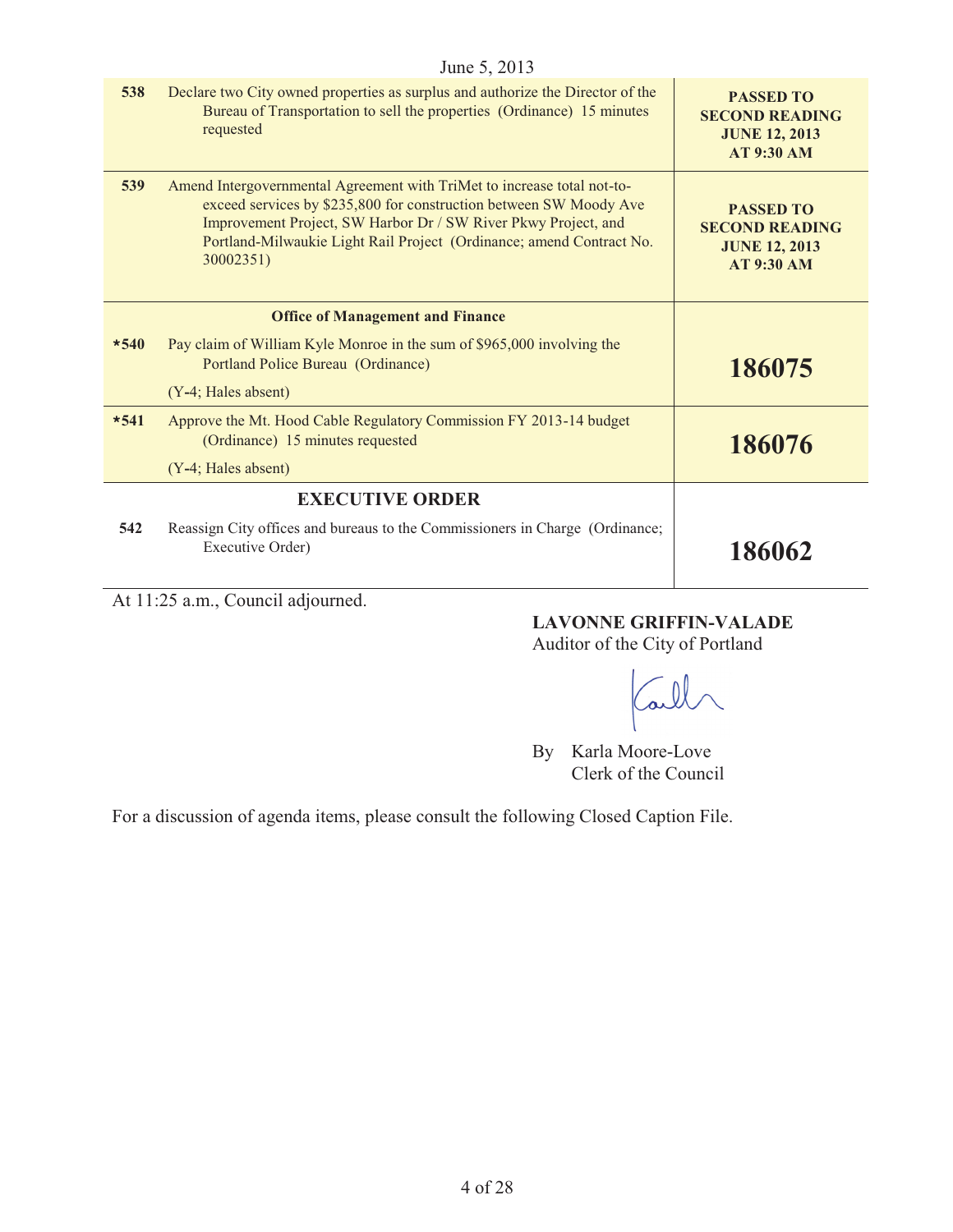#### **WEDNESDAY, 2:00 PM, JUNE 5, 2013**

#### **DUE TO LACK OF AN AGENDA THERE WAS NO MEETING**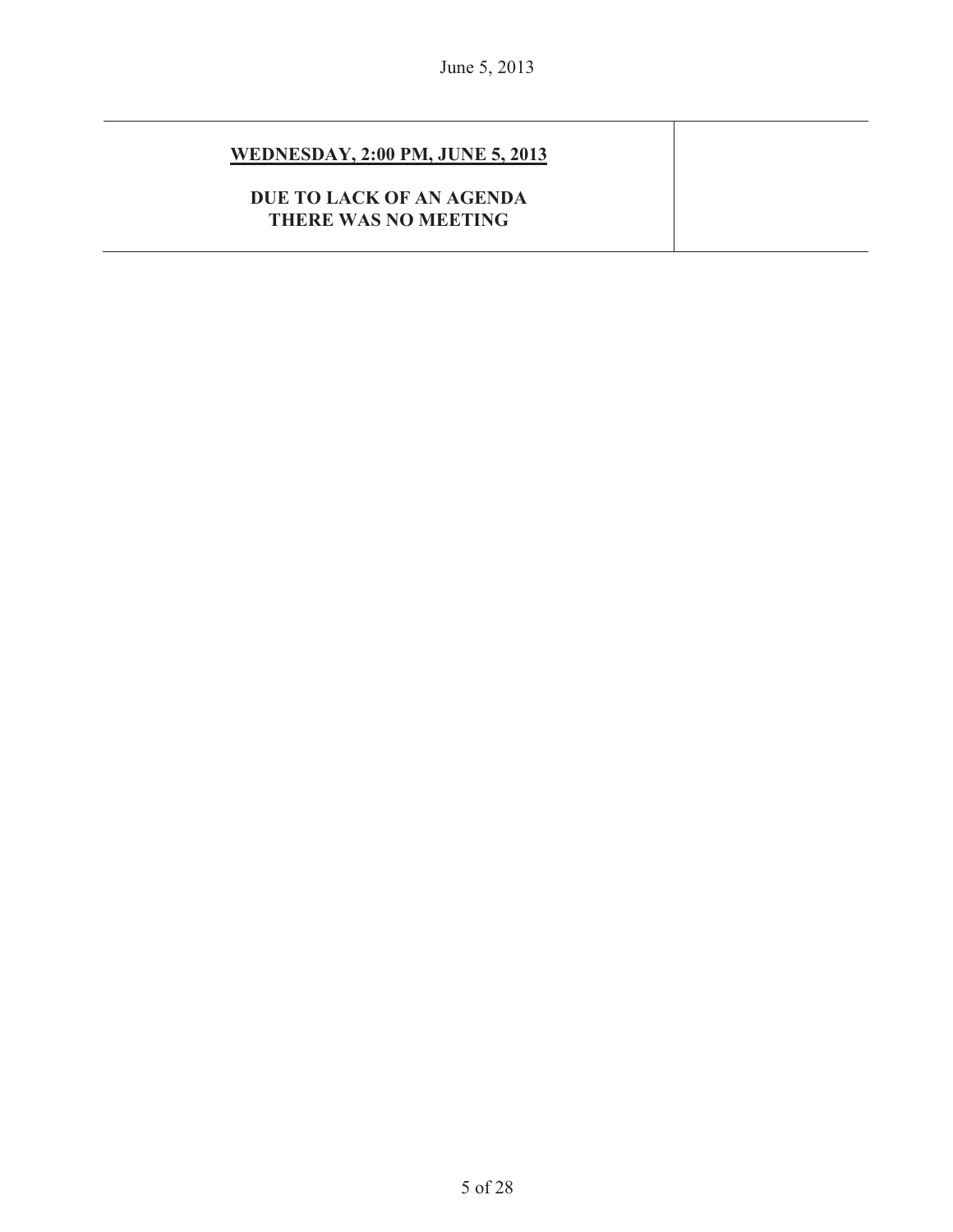#### June 5, 2013 **Closed Caption File of Portland City Council Meeting**

This file was produced through the closed captioning process for the televised City Council broadcast and should not be considered a verbatim transcript. Key: **\*\*\*\*\*** means unidentified speaker.

#### **JUNE 5, 2013 9:30 AM**

**Hales:** So before we begin the council meeting commissioner Saltzman has an announcement about our flag outside and then we'll begin with a discussion about world environment day before we start the formal council session. Commissioner Saltzman:

**Saltzman:** Thank you mayor. Today the flags of city of Portland are lowered to honor the newborn girl found dead at a Portland recycling center on the morning of may 28th. Since april of 2009, we honor children who have died from abuse, neglect, or violence by lowering our flag. This marks the 10th time since 2009 that the flag has been lowered. This newborn girl is by far the youngest and in some ways one of the most tragic cases. She is the only one without a name, the only one without a family or guardian claiming her. Someone out there knows something about this girl and about this case. And I implore you to contact the police or to leave an anonymous tip with crime stoppers. You can leave the tip online, text crimes, or call 503-823-help. All of this information will also be posted on my web site and my facebook page. The least we can do for this child is get some answers and give her a name. I would ask that we have a moment of silence for this young girl. Thank you.

**Hales:** Thank you commissioner. Thank you for all that you and everyone in this community are doing to try to reduce the terrible incidents of domestic violence in our city. We had an announcement yesterday that commissioner Saltzman organized a more coherent effort between the city and county to make sure that people that have been brought into the criminal justice system because of domestic violence are indeed more assuredly relieved of their weapons and that is one more thing that we can do to keep this community safe. So, thank you for what you are doing. Good morning. We will call the wednesday june 5th, meeting of the Portland city council to order. Call the roll call. [roll call]

#### **Item 520.**

**Hales:** We begin this morning with something that I think the council was looking forward to. We had a presentation in the chambers in february getting ready for this day and that is world environment day. This is world environment day. Portland is one of the number of cities around the world and one of a few that are playing a special role in that. We have some special guests here this morning. I'm going to call first anne nelson from the bureau of environmental services to come forward. Because this is both a local and international effort. Thank you for your work on this issue. On behalf of the team of city staff who have been preparing us to be in the spotlight today as a world environment leader, and asking you to introduce or reintroduce our guests from the united nations environmental program and ask them to come forward for a few minutes before we do the proclamation. Anne, thank you for the work that you've done and good morning. **Anne Nelson, Bureau of Environmental Services:** Good morning. Thank you so much mayor hales, commissioners, city staff, the whole community of Portland has been incredible in stepping forward and accepting this honor. I'd like to introduce Amy fraenkel, the director of the regional office of north america of unep who has graced us with this honor and has some congratulatory remarks.

Hales: Please, come forward. Thank you. Good morning.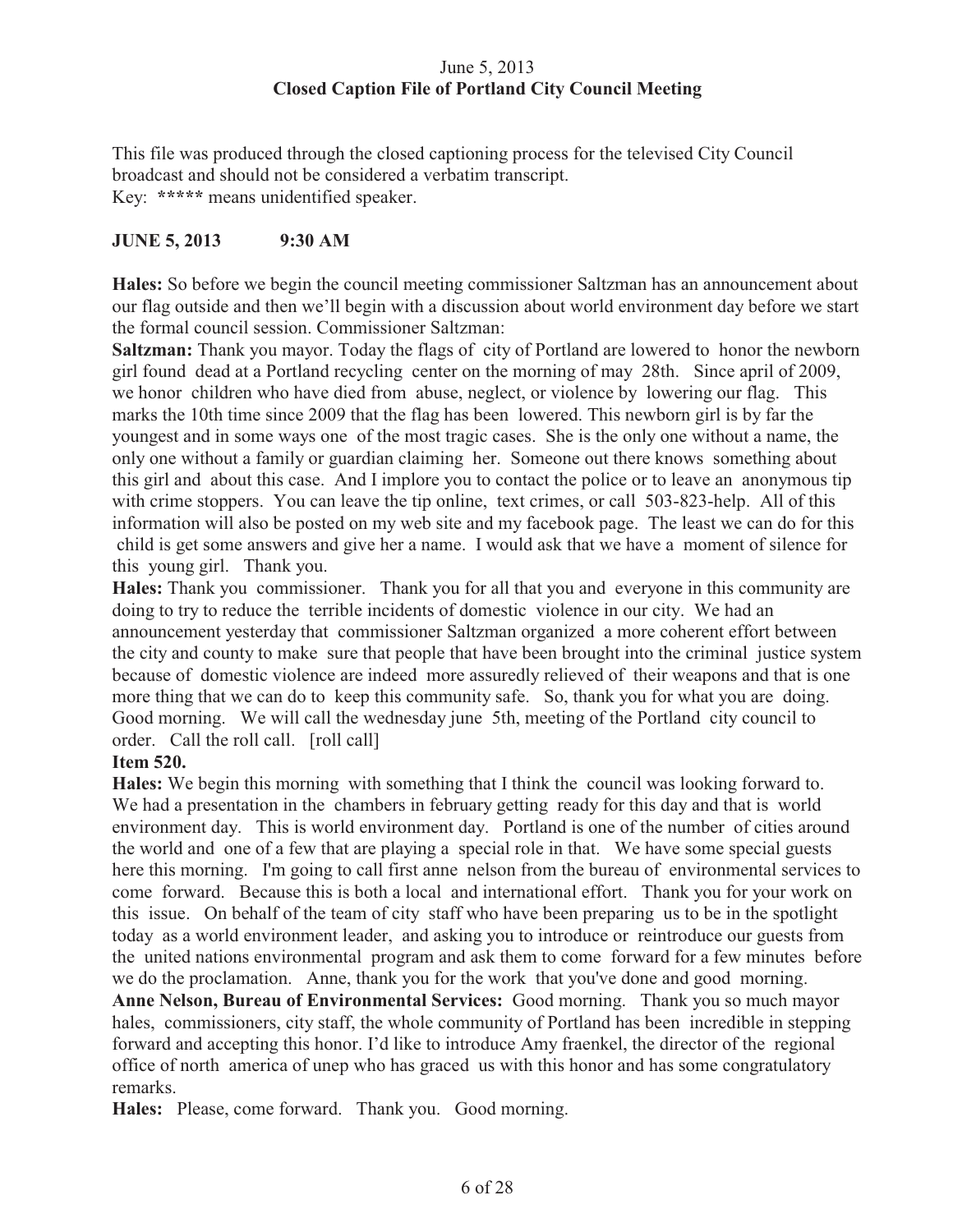**Amy Fraenkel, Director, Regional Office of North America, United Nations Environment Programme:** Good morning, mr. Mayor. Delighted to be here this morning in Portland to celebrate world environment day. And on behalf of the united nations environment program, I would like to thank the people of Portland for enthusiastically embracing world environment day. Especially you, mr. Mayor, and city council members for accepting this invitation. And I would also like to congratulate Portland for being on the cutting edge of sustainability and all that you have done to promote this united nations day which is celebrated in over 150 countries around the world. The aim of world environment day is to stimulate awareness and action on the environment and I can confidently say that the people of Portland have risen to the challenge. I do want to recognize also Anne and the great work that she has done, also the wed committee, world environment day committee, rose festival, intertwine alliance and many others that have made it possible. A short statement if I can just focus -- talk about the focus on world environment day, which is on food loss and waste. The slogan is reduce your food print. Now, when I first heard about this, I thought well, how is food waste related to the environment -- I became a believer as I understood the facts. First every year, about one third of all food produced is never eaten. The scale is appalling. About 1.3 billion tons of food, which is worth about a trillion dollars, u.s. Dollars, is wasted every year. That also means a significant amount of tremendous resources such as energy, water, fertilizers, that go to producing such food is also squandered. Global food production is the single largest sources of greenhouse gas emissions, the largest source of biodiversity loss and land use change. In the U.S. about 80% of water we use goes to agriculture, about half of which is lost. At the same time, there is nearly about 870 million people world wide, or one in eight that go to bed hungry in the world everyday. The challenge before us globally is how to address the hunger issue, making sure there is zero hunger in the world which governments agreed to as a challenge in riot de janeiro last year while we address this issue of food waste and grow for the 7 billion people on the planet today to about 9 billion in 2050. Today, in a few moments after this meeting, we're going to be launching an unep and world research institute global report on food waste and food loss which offers a whole range of fruitions who address that challenge. We will be having a press conference. I invite you all to attend. I can't think of a better place to launch this than in the city of Portland. Portland is a leader in so many areas, but on this issue. The composting program, helping to reduce a staggering proportion of food that is wasted, engaging businesses in the fork it over campaign, to connect different entities, grocers, restaurants, to people that need the food and some of the great organic farming and farming practices that reduce the inputs from the natural resources that are so scarce and becoming scarce in the world. Majority of the world's population, only increase as we add 2 billion people to the planet and we really need to learn from cities like Portland how can we do this better. How can we do it right? Once again, I just want to thank on behalf of the united nation environment program, mayor hales, city council and all the citizens of Portland for accepting our invitation. We look forward to celebrating world environment day with you today and hope this begins a long and fruitful partnership. Thank you very much.

**Hales:** Thank you for being here. Welcome and recognize tom Hughes, president of our metro council. Would you like to come up for a minute and speak for a little bit about metro's role in the environment? Both in land use and solid waste and in many other ways?

**Tom Hughes, President, Metro:** Well, as I said in an earlier discussion with Amy, one thing that makes Portland, the Portland metropolitan area unique is the existence of an elected regional government that represents people from the 25 cities and three counties that go to make up the metro region. One of our main responsibilities, of course, is collecting the garbage. So we have a key role to play in how that is done and how we encourage people to recycle, reuse and not put as much into the garbage stream as they have been. Portland is uniquely successful as a region in that we have a 55% recycling rate which puts us among the top of the united states. Portland's effort towards food recycling or food composting is something that we support and have worked to try to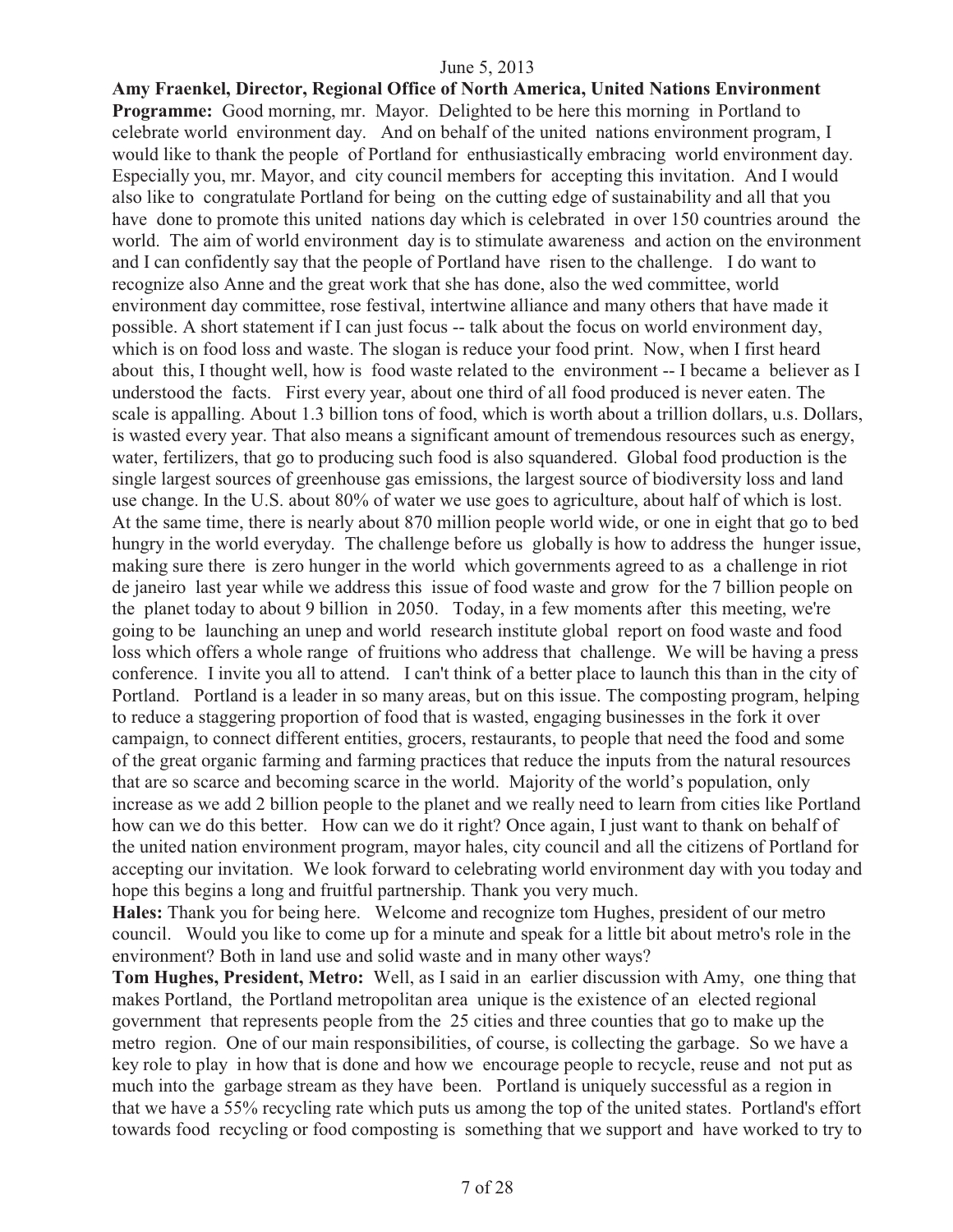work over the little hiccups and bubbles of starting up a new program and I think we're on our way to making that program a model for the rest of the cities in the region. And it is with an eye to the other cities in the region, the other 24 cities in the region that I speak on behalf of the region, many of the those cities engaging in sustainability efforts and hired sustainability managers. As a region, we are moving in a direction that sets us as a model for the rest of the world. As I have said to many people I think as recently as the city club speech not long ago, that becomes a marketable commodity as we go to places like japan and china and other places that are trying to figure out how to do on a larger scale in some respects what we do on a moderate scale here in Portland. And take advantage of our expertise, architecture, engineering, and some of the other skill sets that we can market and build green cities campaign group that greater Portland has launched along with PDC. We think that it becomes a real serious economic development tool for us to have the reputation. And certainly the united nations selecting Portland as a place to have today's celebration, one of the places to have the celebration moves that image forward and put us on a map that very few cities are on right now. Thank you very much for your leadership in that as a city, and as individuals, and we appreciate the work that we do together to make this the cleanest, greenest region in the United States and in the world.

**Hales:** Thank you, tom.

Fish: Tom since you are here, congratulations on the passage of your natural area levy.

**Hughes:** Thank you.

**Fish:** We are pleased that Portland voters gave you the margin of victory.

**Hughes:** I believe that was true.

**Fish:** And I look forward to joining you tonight for my first meeting of the regional water consortium board.

**Hughes:** I look forward to that every month.

**Fish:** I look forward to being a commissioner who actually attend those meetings. We will see you then.

**Hughes:** If you could tweet me about that.

**Hales:** Thank you so much for all what you are doing and the partnership we have with metro council.

**Hughes:** Thank you.

**Hales:** It is my privilege to read the proclamation for today which says whereas -- hosted the united nations environmental program, passed a resolution to accept the nomination -- whereas Portland Oregon recognizing the inextricable links between individual, community,

environmental health joins 120 countries to forward sustainability through awareness in action and support the world environment day theme of reduce your food print and whereas the people of Portland have been celebrating world environment day every day since earth day, April 22nd, 2013. Build rain gardens, farmer's markets, natural areas, reduce food waste, certify 50 back yards as back yard habitat, remove invasive weeds, celebrate floodplain restoration and build community gardens, a lot of them, actually, and whereas as a part of world environment day, the Audubon society of Portland, urban green spaces institute and intertwine alliance partnership celebrating the  $27<sup>th</sup>$  annual great blue heron week -- do that so well, highlight --**Fish:** And it was indigestion.

**Hales:** Highlight's Portland's official bird, offering walk, bike, paddle trips and restoration activities, at the places blue herons call home and whereas world environment day will include an exhibition of children's water paintings, children's painting competition on the environment sponsored by unep and bayer and hosted by psu native american student and community center. And whereas this year, Portland's rose festival is highlighting our beautiful willamette river with dragon boat races, environmental themes, and whereas Portland tribal nations demonstrate how indigenous cultural enriches our world through the preservation of oral history, cultural arts and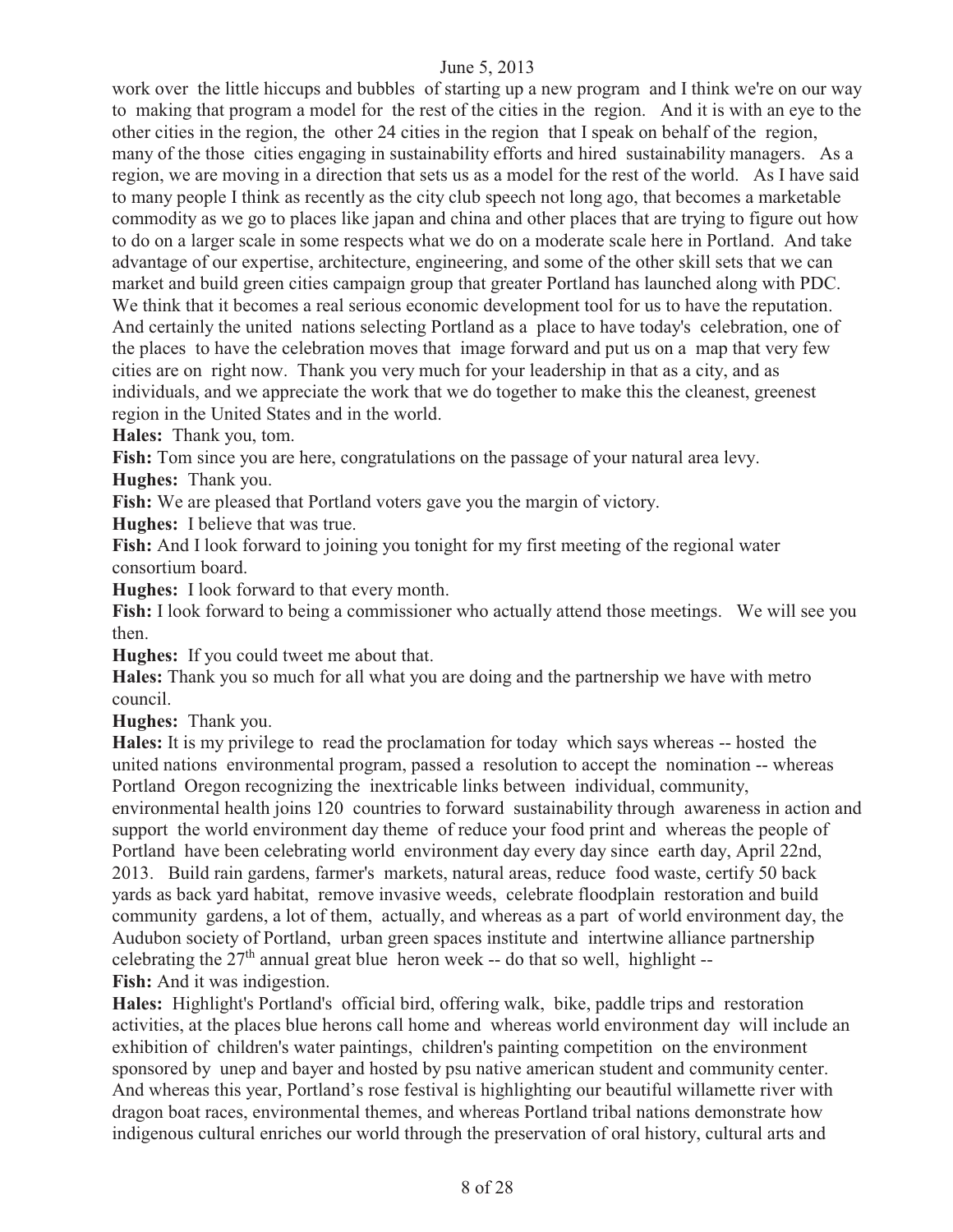traditional ecological knowledge and collaboration with arts, cultural, and educational institutions. And whereas the city of Portland is a recognized leader in innovative policies, plans, programs that foster sustainability through the city of Portland, and Multnomah county climate action plan, Portland recycles plan, urban food zoning code, Portland bicycle plan, watershed plan, invasive plant strategy and Portland plan and whereas the city of Portland is advancing environmental initiatives globally as an innovation partner with the northwest biocarbon initiative, as a member of biophillic cities and as an award recipient from the international green roof association for our pioneer war, now, therefore, I charlie hales, mayor of the city of Portland, city of roses, herons and environmental stewards, hereby proclaim june 5th, 2013, to be world environment day in north america and encourage all Portlanders to observe this day by participating in activities to advance the livability of our green city. Thank you all. And congratulations. [applause] **Hales:** We do have some testimony on this item. We will take that as our guests go and prepare for their press conference. Thank you all for being here.

**Moore-Love:** Four people signed up. First three please come on up.

**Hales:** Good morning.

**Sandy Polishuk:** Good morning. Good morning mayor and members of the council. I'm sandy polishuk. I'm here to congratulate and thank you for hosting world environment day north america. I'm a member of 350 PDX, the local branch of 350.org, a global organization founded by bill mckibben and friends to solve the climate crisis. Why do we all ourselves 350? Scientists tell us we must reduce the amount of co 2 in the atmosphere from the current level of 400 parts per million to below 350 to preserve our planet and stay below two centigrades of warming otherwise we risk catastrophic catastrophe for life on earth. Here is the math. We can emit 565 more gigatons of carbon dioxide and stay below two degrees centigrade warming. Only problem is, burning the fossil fuel that corporations now have in their reserves would result in emitting five times that amount. Fossil fuel companies are planning to burn it all unless we rise up to stop them. Last november, 350.org hit the road to build a movement strong enough to change the terrifying map of the climate crisis. Portland was the second stop on the national do the math tour. Filling the congregational church and spilling over to a simulcast in psu's ball room. Launching a campaign to get cities, universities, churches and other entities to divest from fossil fuel stocks to put pressure on these companies by taking away their social license to continue business as usual. If it is wrong for these companies to profit from our planetary demise, then it is also wrong for Portland to have investments in fossil fuels. We know you're busy with the budget, new bureau assignments, but we want to let you know that we will be back to ask you to assess our city's financial holdings for fossil fuel investments and divest if any of found and make a commitment to the future. The right thing to do especially for a city with a robust environmental community, a strong commitment to climate action, on the cutting edge of environmentalism as we just heard, and such strong environmental stewards. It was a pleasure listening to all of the wonderful things we are doing as a city for sustainability. And I would like to in the future see this divestment added to that wonderful list. Thank you.

**Hales:** Thank you.

**Novick:** I want to say that I asked the treasurer for a list of investments and I did look through them and I actually did not see any fossil fuel companies on our list.

**Polishuk:** Do we have investments in mutual funds?

**Novick:** I think we have investments in a state fund that a bunch of local governments use together to perform necessary transactions. I don't know what that contains. In terms of direct city investments, I did not see any fossil fuel companies on that list. That doesn't mean we shouldn't consider adopting a future policy but for right now it looked that way to me.

**Polishuk:** That's great to hear. Thank you.

**Hales:** Good morning.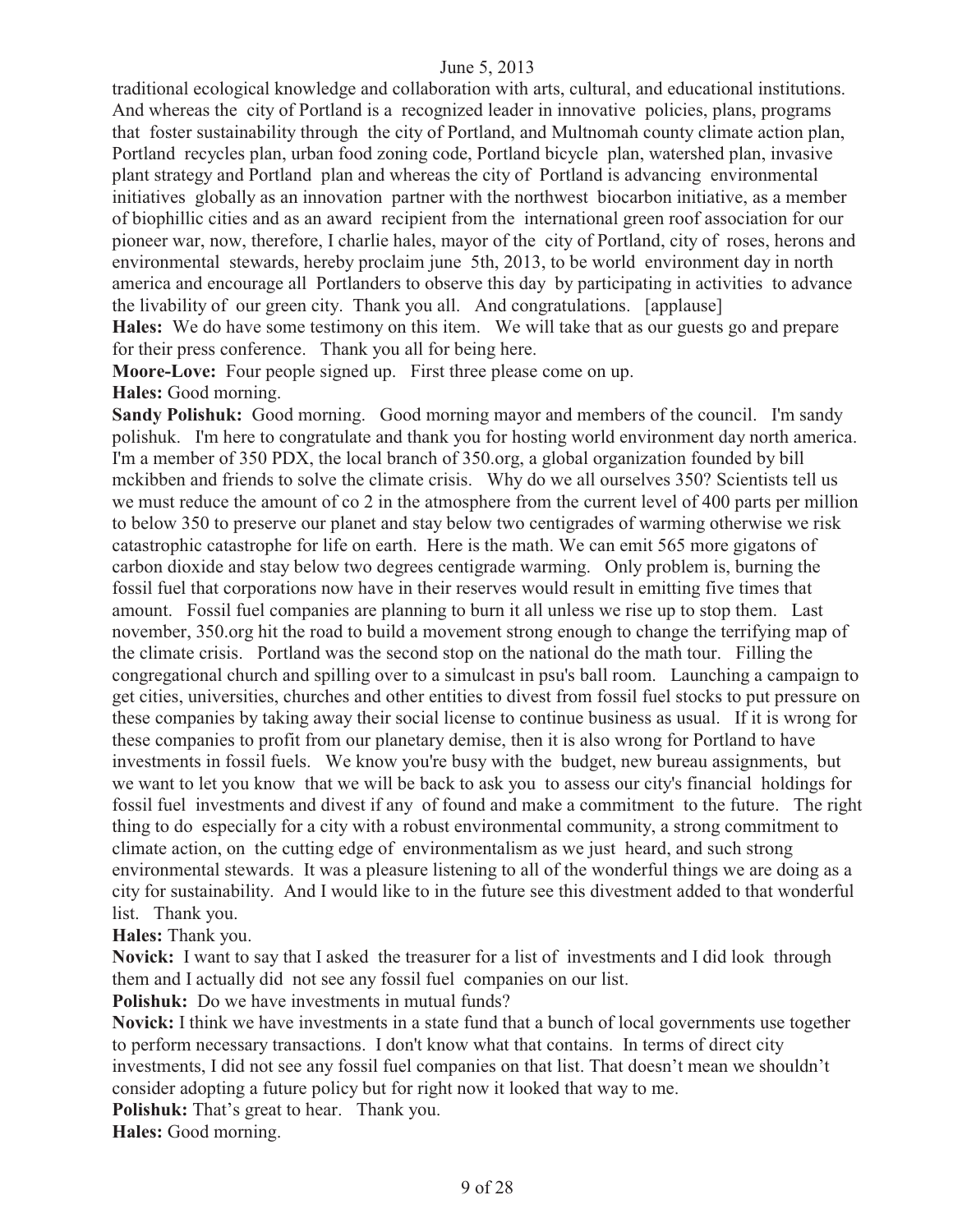**Adam Brunelle:** My name is adam brunelle. Lead organizer for 350 pdx. I am proud to live in Portland. Even prouder that I represent north America on world environment day. Portland has made a big commitment with the ambitious climate action plan, which address' co2 omissions and also plans for resilience. The main target is 80% reduction in co2 by 2050 below those 1990 levels. This is an enormous challenge, even for Portland, but a challenge the city has deemed worth taking on and one i'm eager to help with. Portland's action plan begins with the following. Climate change is the defining challenge of the 21st century. The world's leading scientists report that carbon emissions from human activities have begun to destabilize the earth's climate. Billions will experience the changes through threats of public health, national, local economy, and supply food, water, power. In other words, the stakes are high. Sandy mentioned the 2,795 gigatons are carbon that sit unburned and five times more than the planet can tolerate. Fossil fuel companies are plotting out on how to burn the carbon and make as much money as they can doing it. Their responsibility is not to the climate or interest to society as a whole, but instead to profits. Whatever cost to the climate, our security, and ecosystem. If they have their way they will push us and our planet system past the two degree tipping point five times over. City of Portland, given its commitment to climate action, should not tie investment to the companies and it looks like we may not do that already. To corporations that blow up mountains, pollute streams, spill into rivers and oceans sickening people with contaminated water supply is a highly toxic fracking chemicals and also spend millions to distort the political process. And hope the increasing climate action. I ask the city consider performing or an existing audit of investment equities and holdings. So that it highlights any direct or indirect fossil fuel investments. Should the city discover these investments, and most cities do have them, it is my hope that the council will live up to its well deserve the reputation on world environment day and freeze any new investments on fossil fuels and divest any existing investments over the next five years. Dozen cities have already done this, seattle, san francisco, eugene have pledged to pursue divestment. I hope Portland can as well. Thank you for your time and consideration. Happy world environment day.

**Fritz:** Adam, it is my understanding that the state through the pers system may invest in fossil fuels. Is that correct?

**Brunelle:** That they may divest?

**Fritz:** That they have investments through pers.

**Brunelle:** That is my understanding too.

**Fritz:** That is something that we should consider asking them to divest. Thank you.

**Brunelle:** Thank you.

**Fritz:** Thank you.

**Mike Houck:** Good morning mayor and commissioners. My name is mike houck. I'm here representing the urban green spaces institute today. And just last night, I finished reading this fascinating book "ghost map" and it traced the outbreak of cholera in london in the 19th century, and led to an interesting epidemiological study showing they finally figured out it was from bacteria and not asthma -- but what the book did was then describe how it went about protecting its people by of course creating the world's most amazing sewage treatment system. And what was interesting -- what I found interesting, at the end of the book, they specifically called out Portland and described Portland's system and how fabulous portland's system is. I want to read a quote from the book. Cities are a force for environmental health as well as human health. This may be the most surprising new credo of green politics, which has in the past largely associated itself with the back to nature ethos that was exclusively antiurban in its values, dense urban environments perform the crucial service of reducing man kind's environmental footprint. What he left out in the analysis of Portland's sewer system was the green infrastructure, the green part. As you may not be surprised when I find his email address, I will send him a note for his next publication. Perhaps he will include that as well. I speak all over the country. We have a lot of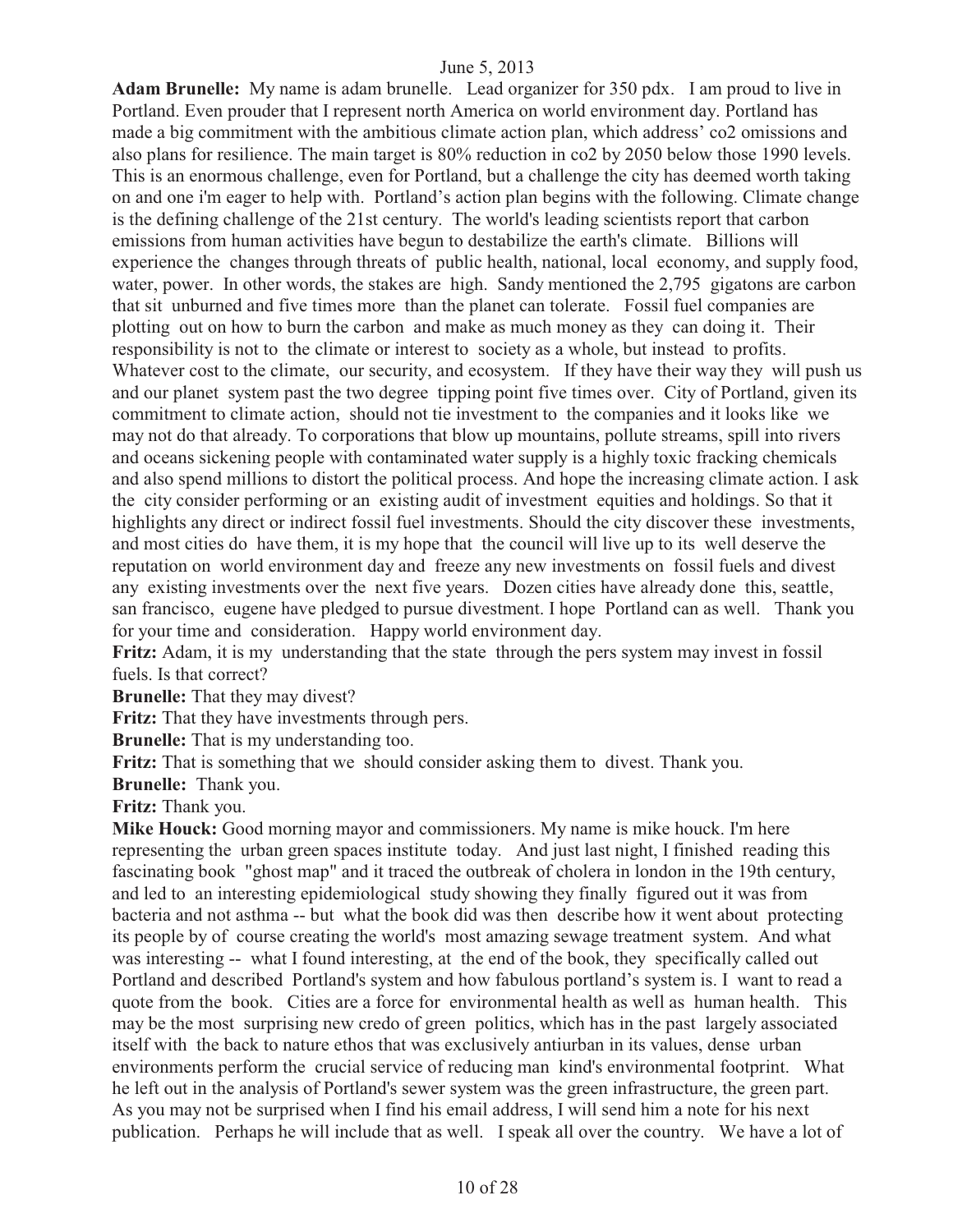folks coming to Portland. And they routinely ask me and others what makes Portland different? Portland's acquisition of natural areas, park system and so forth unique in the country? I say no, not really. Minneapolis st. Paul regional park district, new york city has fabulous systems. What they don't have is our commitment to a small urban footprint, through regional and local land use planning. So combining both in an attempt to reduce our physical and ecological footprint for the city and region, combined with making sure we're protecting and restoring green spaces within that urban growth boundary and within the city truly makes us different and I want to thank all of you and tom hughes as well for realizing after many years of struggle that a tighter urban growth boundary does not mean we forgo the good green stuff inside the ugb. So thank you for the work you have done. Look forward to cooperating in the future on similar efforts.

**Hales:** Thank you mike, same on our side.

**Hales:** Thank you all. I think we have one more person signed up.

**Bob Sallinger:** Good morning, bob sallinger conservation director Portland Audubon society. I want to thank you, I testified a few weeks ago we thought the budget was essentially going to set us back a long way in terms of our green infrastructure. We were celebrating our accomplishments I appreciate the changes that were made by the mayor and council, I feel like we're back on course and the agreement that we're going to work together to figure out what the next stages are is exciting to the environmental communities. I want to express my appreciation for the thoughtful way you went through the budget this year. Secondly I wanted to offer two invitations, first Willamette river keeper and audubon, are going to do an upstream migration paddle this saturday from kelly point park to cathedral park. Great opportunity to come out on the river with the public and to learn about some of the challenges occurring on the river that you all will be facing over the next couple of years. We would love to have your participation in that. I can get you more information. The second is an invitation and perhaps a challenge, one of the components of world environment day for the city was for -- to certify 50 back yards, as back yard habitat. A program run by audubon and columbia land trust. We made that target. Folks had to work very, very hard. Thanks to columbia land trust and our staff for doing that. We are certifying about 500 yards a year. Some of the other work that is going on. Green streets the city is doing, the trees in the right of way, friends of trees. Our program gets into people's back yards. Invitation and challenge to issue to you today, have your own back yard certify. Love to be able to say that all members of the Portland city council are certified as back yard habitat. So, again, thank you, and congratulations on world environment day.

**Fritz:** I'd have to resign from the council to do my yard work. The amount that's over the past four years. But I do have a side yard that is native vegetation.

**Sallinger:** We have three tiers. You can start out very small.

Fritz: One day a week I could take off.

**Sallinger:** We have signs for yards in progress.

**Hales:** Thank you, thank you for your advocacy. Any other council comments?

**Novick:** Yes mr. mayorI think we should commend two people and one entity on this day. I'd like to remember ed muskie, who wrote the clean air act and richard nixon who signed it and a shout out to the peanut butter and jelly sandwich, one of the most carbon efficient forms of nutrition.

**\*\*\*\*\*:** [inaudible]

**Novick:** Gary Hart was busy running george mcgovern's campaign, preparing for it another -- **Hales:** Not everyone remembers that president Nixon was an environmental president. One of the things we can count on from commissioner novick is this historical knowledge of american politics. Thank you. Other comments? Thank you all very much. We look forward to the rest of the celebration. We move on to communications. **Item 515.**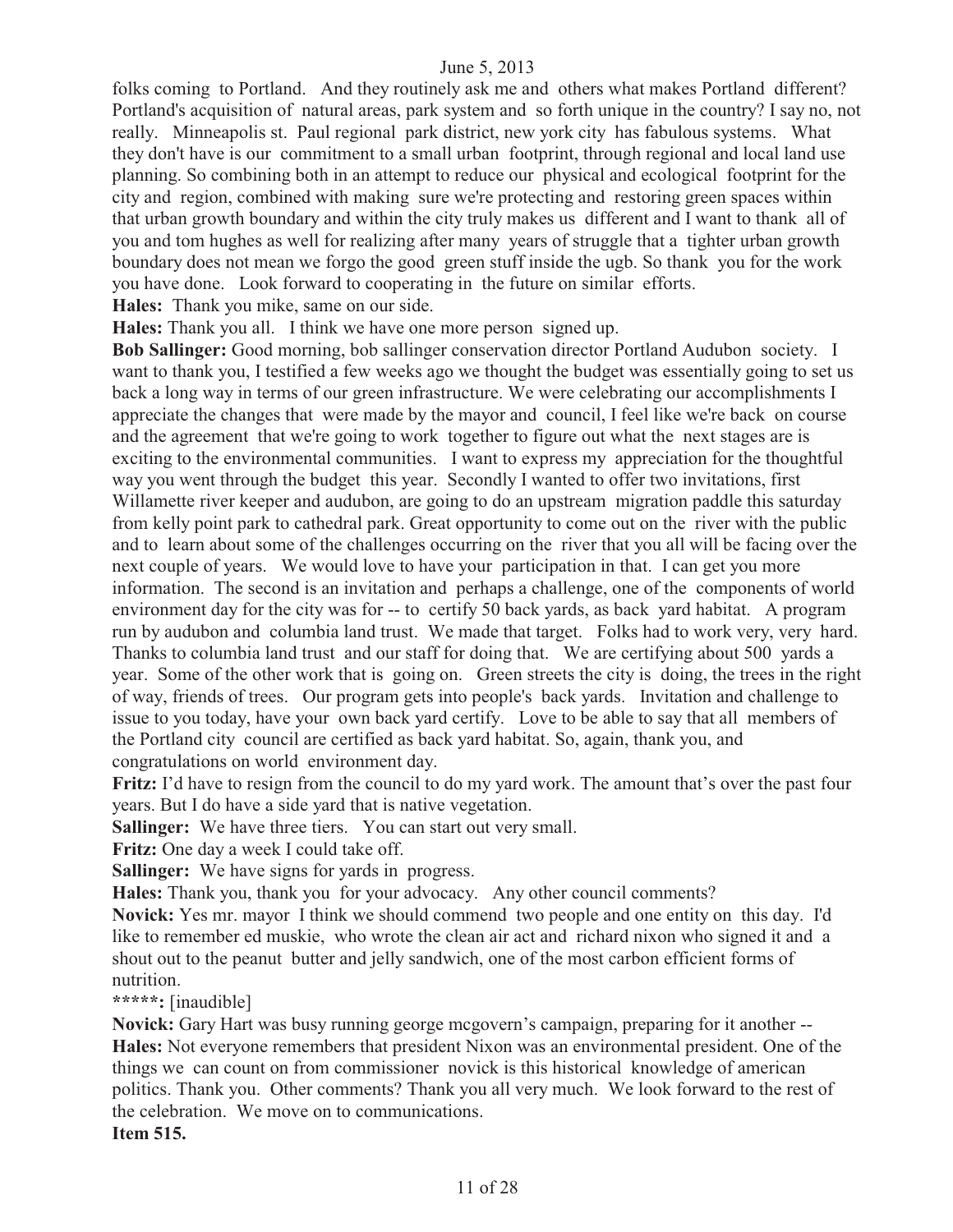#### **Hales:** Good morning.

**Donna Cohen:** Nice to see you all. My name is donna cohen. Six months ago to the day I was here to express concerns about the process of developing the st. John's truck strategy phase two plan. I want to share three personal reflections. We did develop a solid plan, which is now going for funding through odot and metro. The two trucks are gone on fessenden. The community is thrilled. Portland police bureau has done an outstanding job of enforcing the law. And to take every opportunity to thank them individually. However, it did take a year and a half -- 900 petition signatures and mediation in order to achieve the agreement with the city. In many ways, the staff did not display respect to the community for quite a while. We were given information that was incorrect, things were misrepresented, and I hope that what I say here will help change the situation for future projects. We were fortunate to have a research librarian at our disposal to check claims that pbot made. I want to give you an example of how that was helpful. We were told that the intersection of charleston and fessenden did not qualify for a red pedestrian signal beacon. Intersection at a blind curve over which 1,000 children live and it is the primary route to our downtown. We did some research. And we used the guide books, national guide books that pbot uses and discovered with the addition of some information left out, we did qualify. Secondly, they had said that they had taken pedestrian counts and we did our own, and in one of the -- we asked them, did you -- we didn't see it on the documentation. Did we -- and they hadn't. So, they had made claims based upon something that they hadn't done. And finally, there was research that we discovered that, in fact, pbot consultants were using themselves, saying even if the counts had been low, there are situations where an intersection is so dangerous that you won't have pedestrians there because it is so dangerous. People just avoid it. I just want to give that as an example of, you know, how we really had to work extra hard to find out what we deserve. We intend to keep track of the progress of this plan, and I also want to say on another note, I look forward to the date when the culture of bicycling in portland is such that including a recommendation for -- in the bike lanes to have at intersections, markings that say bike stop for kids is not something that -- is something that is accepted with more enthusiasm than it was in the committee. It took awhile to get this through. And that should be pretty easy. So, thank you very much.

**Hales:** Thank you for your advocacy. Thank you.

#### **Item 516.**

**Joe Walsh:** my name is joe walsh. I represent individuals for justice. We have a ceremony that we will present on Citation and election of the mayor to the hall of fame of dictators. Hear ye, hear ye all people of -- gather around, celebrate the final massing event of the dictator of the year of 2013. Mayor charlie hales has earned this recognition, even though only five months in office. We acknowledge that he will not change his ways soon, so the -- consideration, is really irrelevant. In considering our accomplishments, dedication to lay upon the backs of the middle class, the poor, and houseless, all responsibility to close any gap, \$25 million, \$21 million, or maybe even \$16 million. It is -- programs -- police patrol, surely a deciding factor in this award. [inaudible] -these decisions, members of the council was also a major issue for this award. So, we congratulate you in joining such an honorable and -- joe mccarthy, stalin, and, of course emphasis governor ronald reagan. The second part of my presentation, it has now been 49 days since you screwed over [inaudible] smith. Commissioner Novick in a maneuver took it out of emergency and put it in so you could have a majority vote. Outrageous. We were watching. You are being fined now and 9%. If it were your money you would settle this case. It is our money. If you lose this case, I hope everyone that you resign because you will, even though you're a labor lawyer commissioner. And a union lawyer that -- and you voted for this. You have people outside who have been out there for 18 months. They're homeless, want the camping ban lifted. But you congratulate yourself on your environment and your records and that is a shame. You should be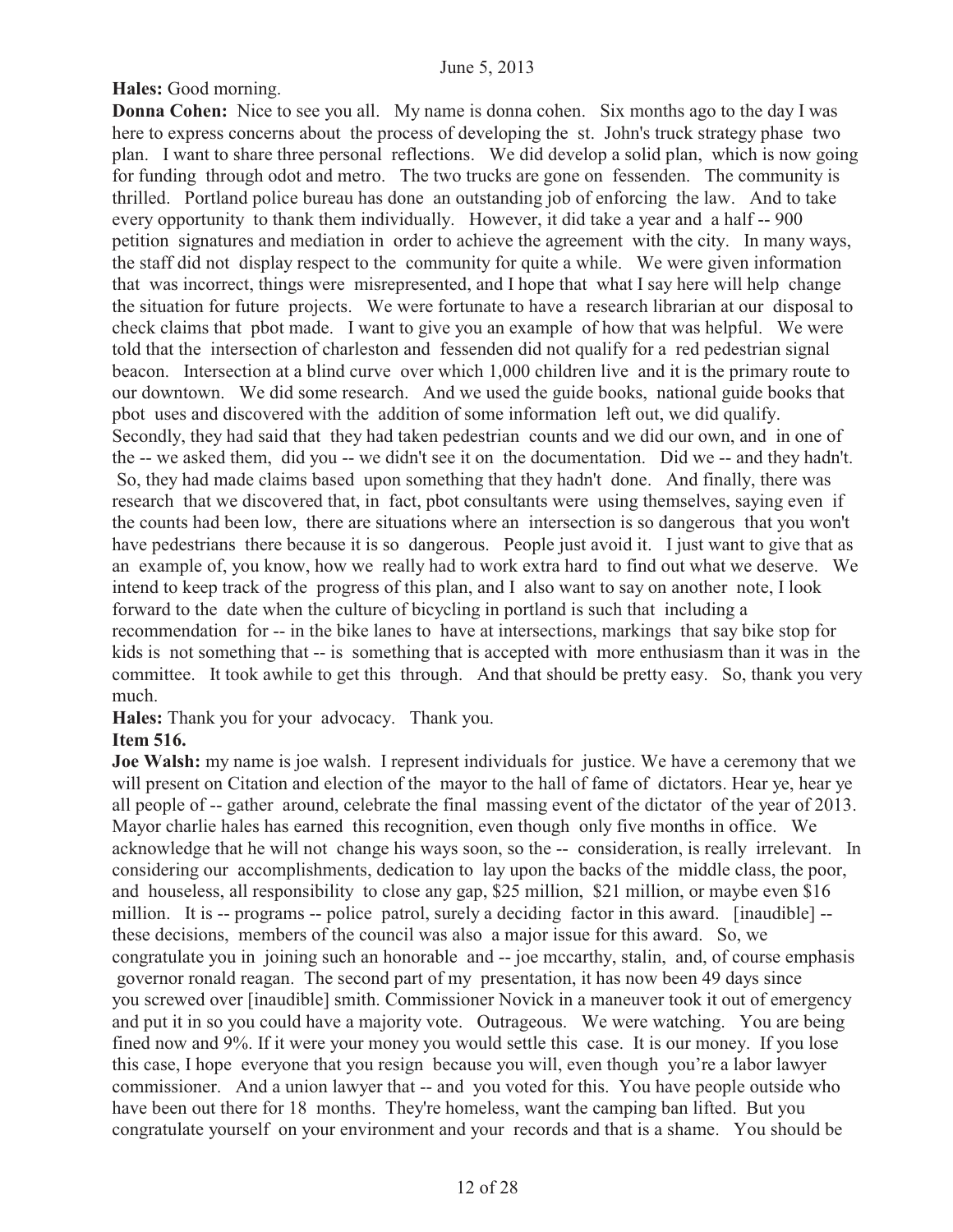ashamed of yourselves. Patting yourselves on the back. This is a good city in spite of you. There is wonderful environmental programs in spite of this council. Don't need your approval. That's it. **Hales:** Thank you. Next please.

#### **Item 517.**

**Hales:** Good morning.

Lightning: Good morning. My name is lightning. Effectively managing homelessness in Portland Multnomah county. If we could end homelessness for just one day, what would happen? Would news get out to the other states and would we have an influx of people expecting housing? With a successful plan we utilized in Portland, Multnomah county to end homelessness is then utilized in other states, people then will have no incentive to move. Now, businesses which claim they lose 10 to 30% revenue due to homelessness, will the revenue begin to increase. Revenue absolutely would begin to increase, which means businesses value increase, also property values increase. Let's talk numbers. If business revenue -- property values may be losing 10 to 30% overall, loss could be \$50 million to as high as \$500 million total losses per year. Total losses attributed to homelessness throughout the city could exceed the total general fund of approximately \$400 million. Solutions, a 1,500 plus, minus people sleeping on sidewalks, under bridges, in doorways, 10,000 per year apartment each, lump sum total \$15 million. Apply for grants from various foundations. Have any grants been applied for on behalf of the 1,500 plus or minus homeless? What type of response did you get? If \$15 million is invested, which in turn the city's overall business revenues increased by 10 to 30%, that equates to as much as \$50 million to \$500 million. Isn't that the best solution? Redevelopment projects needed. A cookie cutter commons located closely in east eye -- mental health, drug, alcohol treatment service. Permanent housing, two to 300 units. Developer, williams, invested financing -- north, northeast, Multnomah county chairman jeff cogan. This is your legacy. Homeless shelter, 4 to 500 units, mental health, drug, alcohol treatment, permanent housing. Establish a lightning resolving revenue developer plan, 1% on any condo sales paid by developers into an end the homeless general fund. Repetitive, consistent. Money will be there. Simple truth. Doing nothing for the 1,500 plus or minus people sleeping on sidewalks, under bridges, in doorways, will eventually cost more than the overall general budget. At that point, at that point, general public will have no other choice except to reduce the city employee salaries. We will reduce your salaries if the homelessness does not end and is managed better.

**Hales:** Thank you, lightning. Thank you.

**Lightning:** Thank you.

**Hales:** Good morning. Thank you.

**Item 518.**

**Moore-Love:** Mr. ormsby called and he will have to reschedule.

**Hales:** 519.

**Item 519.** 

**Hales:** Good morning.

**Silas Covert-Keefe:** Good morning. My name is silas covert-keefe. I'm a community development major at psu and I was here last week. Quickly on the bus ride here last time shifted rows -- talk about instead of gilbert place and relationship building. I shot out a bunch -- I want to reinvite you to the things with places, times, and dates. First event to invite you to, normal neighborhood association meeting, for powell hurst gilbert at 7:00 p.m., at ron russell on the 10th, next monday. I would like to invite you to the east Portland neighborhood board. We have a meeting at 6:30 on the 19 at the epno building off of 117th and glisan. East Portland action plan meeting, 6:30, on the  $26<sup>th</sup>$  david douglas high school board room. I also want to say thank you, mayor hales. You came out to the lentz neighborhood -- **Hales:** Last week.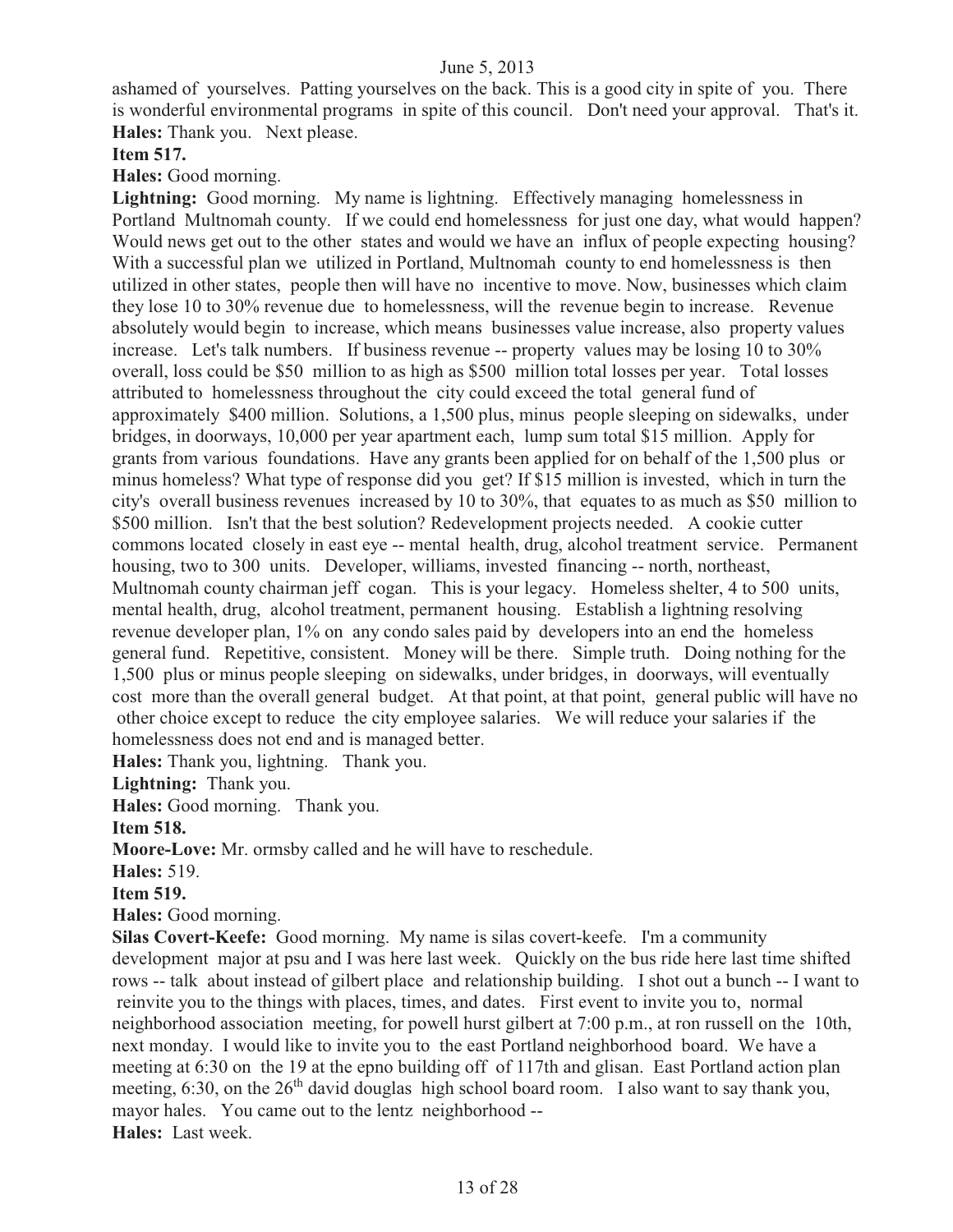**Covert-Keefe:** That's big. We like to see you guys out there and that is why i'm here to invite you to those things. That is all I needed. I don't want to eat up all of your time. Thank you. **Hales:** Thank you. Appreciate it. Move to the consent calendar. I don't believe we have any items requested for removal. Roll call of consent calendar.

**Fish:** Aye. **Saltzman:** Aye. **Novick:** Aye. **Fritz:** Aye.

**Hales:** Aye. Time certain 521.

#### **Item 521.**

**Hales:** Good morning.

**\*\*\*\*\*:** Good morning everybody.

**Saltzman:** Thank you, mr. Mayor. As many of you know, may 21st, last month, Portland children's levy was renewed overwhelmingly for another five years. We are thankful to Portland voters to have chosen again to make children a priority and the confidence that we are making a difference in the lives of some of our neediest children in city. The director, lisa pellegrino, here to ask council to renew one year -- levy investments for the final and 5th year of the current levy. She will also provide a brief on the time line for the next funding process, next funding round, for the next five years, which will culminate a year from now in making new grants and new grants, investment decisions beginning in july of 2014. Our current investments are in areas of early childhood. After school and mentoring. Child abuse prevention and intervention and foster care. Upped the new levy starting in 2014, we will add a new investment area preventing childhood hunger. We are pleased to be able to do all of this at the same tax rates that voters have always been paying for the children's levy and to remind people that the levy operates with a 5% administrative cap so that 95 cents of every dollar goes directly to the proven programs that achieve positive results for the city's most vulnerable children. And now, levy director, lisa pellegrino.

Lisa Pellegrino, Director, Portland's Children Levy: Good morning everybody. Well, as dan stated, we are here before you to ask for your approval of the allocation committees recommendations for grant renewals this year. I will give you a little background and we will go from there. I don't want to repeat dan too much. Just renewed the levy. We are invested in about 65 programs that reach more than 10,000 Portland families and children.

**Saltzman:** Can you move closer?

**Pellegrino:** Is that better?

### **Hales:** Yeah.

**Pellegrino:** So the area that we invest in, as dan described, early childhood and child abuse prevention and intervention. Helping children in foster care succeed, after school and mentoring programs. To give you an idea of some of the types of programs that we fund. Things like parenting education, after-school activities, academic support, case management, child abuse and neglect, and management for kids in foster care. This gives you a snapshot of who we serve. Basically sort of overall we serve about 63% kids of color, 37% of the kids we serve out of east Portland, east of 82nd avenue. About a third speak a language other than English in their homes. Kids who are most likely at risk for disparate outcomes and academic success. We try to use tax dollars wisely. We are independently audited every year. We operate with a 5% cap and all staff are classified as admin. We monitor programs, do regular site visits. We do monitoring of performance of contracts. Grantees selected through a competitive process and the five member allocation committee makes the decisions in public. This gives you an idea of how the money is divided up. Third on early childhood, third on after school and mentoring, and a third on child abuse and foster care. The last bit for administration. This is a map that gives you a sense of the spread of the program. It didn't quite capture it. There are lots of locations -- you would have a map with only dots if I really showed you where things were. This is best we can do. Allocation committee -- Multnomah county commissioner debra kafoury, the appointment for the county, and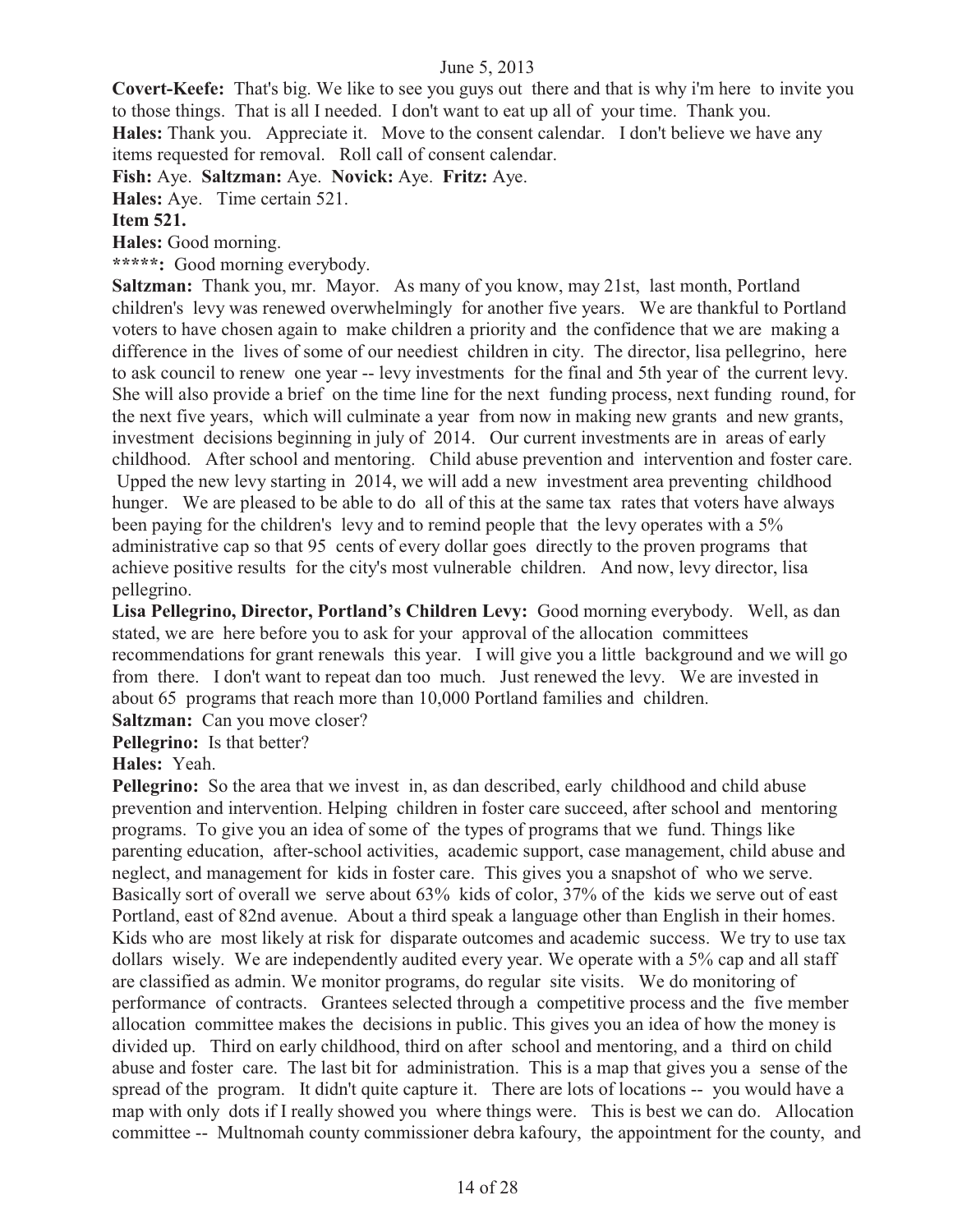the city has appointed a citizen representative, julie young, and the county's position is vacant. Last person resigned and they're in the process of replacing her. Portland business alliance selected mitch wanaker to replace ron bells. Those are the folks making decisions going forward. We were just renewed in may. We will start a new grant by july 1st of next year. And we will be give grants on hunger relief, hunger prevention this time around. To give you a sense of the time line, community input phase. We will talk to folks over the city about the priorities and needs and gaps that they have. Analyzing that information and give it to the allocation committee in october and integrating that along with research and performance metrix that we've looked at over time in October and November. We have a funding application ready to publish in january and we will be making decisions no later than the middle of june next year. That is the process as it rolls out from here. Specific grants we are asking you to renew, that is what is in the packet. And that is it. Any questions or comments?

**Saltzman:** Thank you.

**Hales:** Questions for lisa? Anyone signed up to testify?

**Moore-Love:** No one signed up.

**Hales:** Great report and were ready for a roll call.

**Fish:** First, congratulations are in order to commissioner Saltzman for the renewal of the levy and I believe you raised virtually all of the money. I think you got every time this comes before voters, you get a better response. And it would not happen without your leadership. Congratulations. **Saltzman:** Thank you.

**Fish:** Lisa, thank you for the most distinct presentation in the history of council. It was even speed read. The programs that you are supporting are vitally important to the health of our children, which is our most important resource. Congratulations and i'm pleased to vote aye.

**Saltzman:** I want to thank the staff of the children's levy for all of their hard work. And it is not easy keeping our admin at 5%, but it is a commitment we make to voters and it is written in the ballot measure. That insures that 95 cents of every dollar goes straight to the programs making a difference in young peoples' lives. We will begin the new funding ground for the next five years with the renewed levy. I can easily predict that we will get many, many move requests for money and investment than we have dollars available. So, the challenge for the five-person allocation committee is to make sure that we stick to our mission of investing in proven programs, demonstrated track records of success and our investments go to expand their capacity and serve more children and families. You have my commitment that we will continue to do that. But it is tough when we have lots of organizations who, as lisa said, all allocation committee meetings are conducted here in public and the room is filled with many organizations hoping to be selected. We will have our work cut out for us in the next year. I'm pleased to support renewing the existing investments for one more year. Aye.

#### **Novick:** Aye.

**Fritz:** Thank you commissioner Saltzman for your ongoing work on this. It is an example of where the city and county work together beautifully and focused on the needs of the children of Portland to provide services. I'm particularly appreciative at the focus on equity in the distribution of the grants and the fact that there are many culturally specific organizations serving communities of color and particularly low income folks who don't always get a share of the grants as well who don't always get a share of the services. So, it is, again, an exemplary performance in this report, and a wonderful program. Thank you for your leadership. Aye.

**Hales:** Great work. Commissioner Saltzman, a vote of confidence from the council and also from the community. That is a great basis on which to keep the success story going. Aye.

**Hales:** Let's move to the regular calendar. I am going to be leaving the council for another presentation at some point here in the next few minutes and turning the gavel over to our council president. We will get started and see how far we get.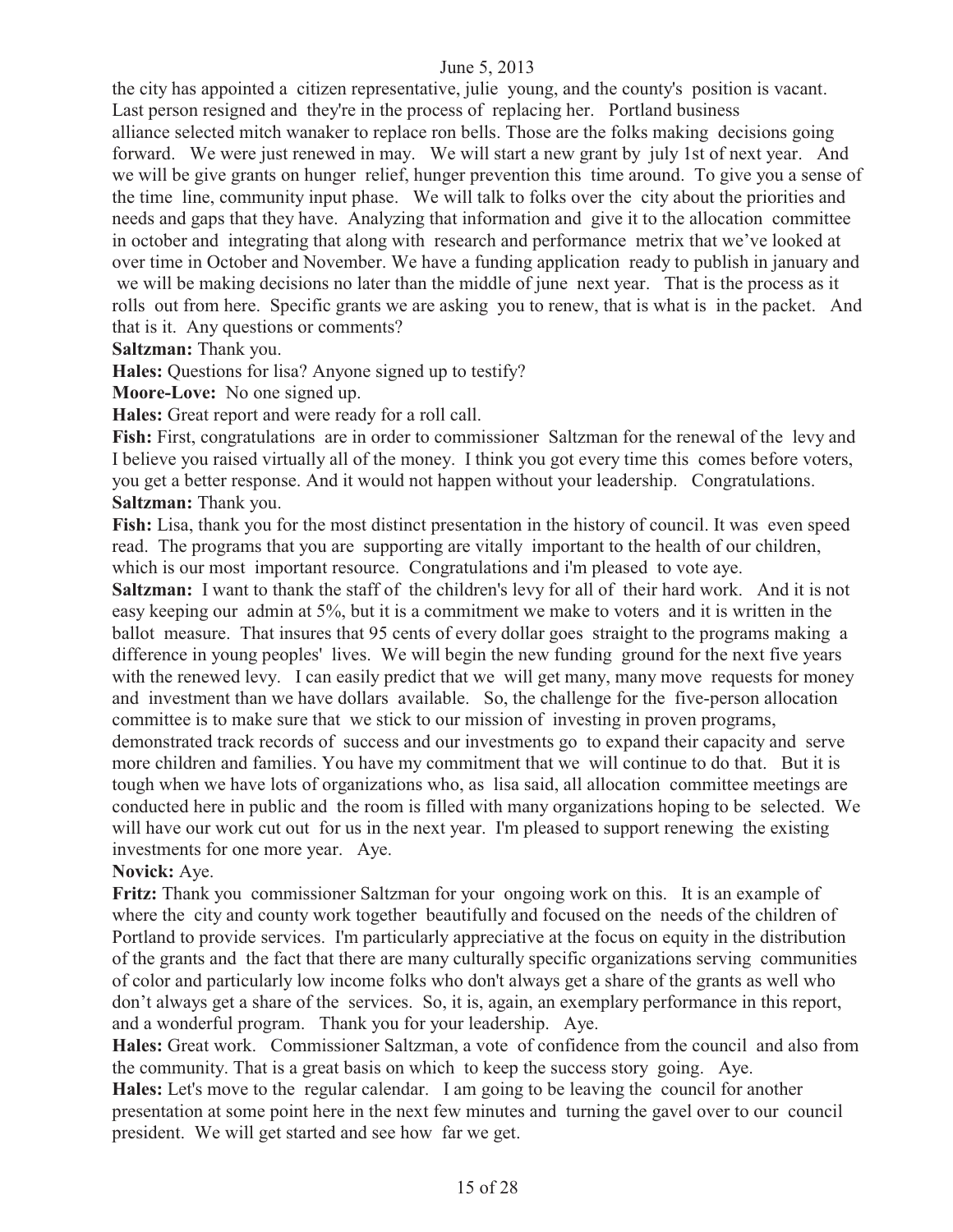#### **Item S-534.**

#### **Hales:** Second reading. Roll call.

**Fish:** One issue that came up in the last hearing that we had was the question of the six months to assess whether this is going to be successful or not. And I -- I just want to be very clear that nothing in this action we're going to take today precludes the council from bringing this back sooner if it is the roll of the council. We are embedding in this in six months we are going to have a report, but if it requires fine-tuning or adjustments sooner, nothing precludes the council from doing that. With that understanding, i'm prepared to give this the time to sort of bake. We did hear concerns from business owners that it was costing them business. We heard concerns from residents about impact on their ability to maintain a normal life like park their car and sleep, and frankly, I do have on going concerns about blatant disrespect that is demonstrated to people who live there, not by choice, but out of necessity. It is an area with a high concentration of affordable housing. Dedicated to people in recovery or whose incomes make them eligible. And I don't remember us writing into those leases that a condition of being in that district is that they have to forfeit a good night's sleep. I am committed to working with you, mayor, and others to get this right. And finally, I do believe this concept of spinning off some group, whether business improvement district, local development corporation, or some other nonprofit entity that can focus on the needs of this unique district has a not of merit. If it becomes a question whether we get dedicated funding on this, whether a surcharge on parking in the district or somewhere else, we should be creative in looking at that. Best solutions are home grown. For now we're putting up barricades and heavy police presence. The sustainable long-term path is giving folks who live and work there a big voice in how the district is going to operate. I appreciate, that you, mayor, have taken the time, whatever reservations I have about this, mitigated by the fact that as a leader, you spent time in the district odd hours of the day observing, listening, and learning, and I think you deserve deference on this to see whether this approach works. Thank you for the work and the leadership you have shown. Aye.

#### **Saltzman:** Aye.

#### **Novick:** Aye.

**Fritz:** I share commissioner Fish's concerns and recommendations and I appreciate those comments. Looking forward to seeing the formation of the task force to help make decisions, which is very much needed and I encourage the mayor to appoint at least two representatives of residents in the district to that task force, including at least one representative for people who live in the affordable housing in the center of the street closure area. If this is an ongoing process, I am certainly committed to continuing to follow it and to listen to all sides and be sure that we continue to work with the community, all of the communities, including communities outside of this particular area. But certainly those most impacted need to be very much involved. Aye. **Hales:** I want to thank my colleagues for those recommendations and I want to incorporate those right away and I hope you will keep them coming. It will be an effort of multiple bureaus of the city and a number of us to make this experiment turn into something more permanent that will actually achieve these goals of being self-managed neighborhood success story, rather than simply a damage control strategy, which is how it started out in the police bureau. I plan to continue to spend a lot of time on this particular issue and also bring the energies and tools of the Portland development commission to bear in a focused way to make sure that were creating an opportunity and improvement in the neighborhood on both a human scale and physical scale. I look forward to that work and thanks for this support. Aye. **Item 535.** 

**Hales:** Before you begin, dean, I will transition and ask the commissioner novick to chair the meeting and I will step out and be back if it is still underway. Thank you.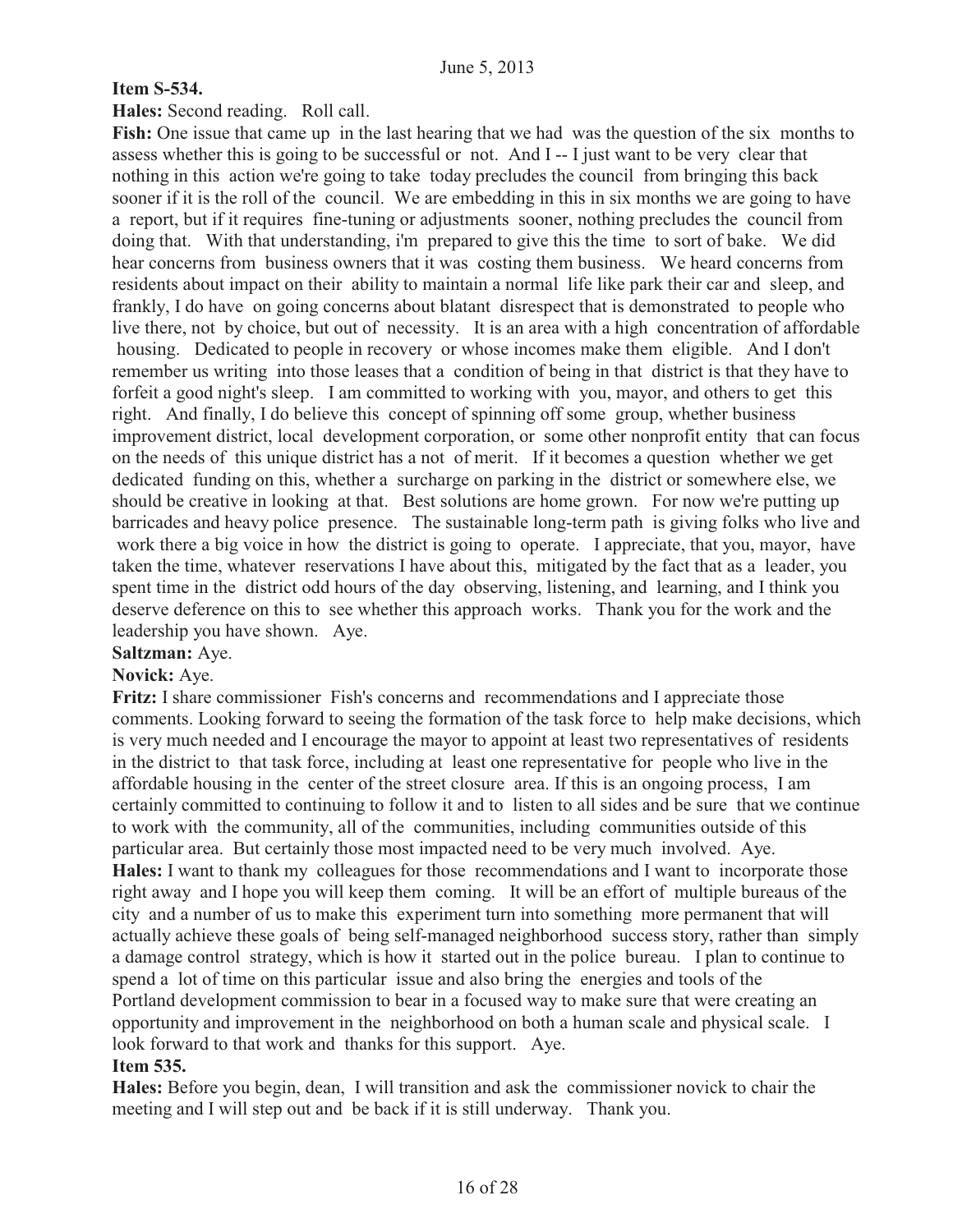**Dean Marriott, Director, Bureau of Environmental Services:** Good morning. Dean marriott, environmental services director. Bill ryan, our chief engineer. We have a brief presentation to make associated with a request for your approval to allow us to go to contract to do this sewer rehab work. And really this -- this brief presentation stems from sage advice that I got from commissioner Fritz not long ago when she was talking to me about the fact that we come to council from time to time and often put these kinds of items on the consent calendar and don't get a chance to explain briefly what it is we're doing with our money as we do these sewer rehab projects, whether it be a collection system rehab or a pump station rebuild. In this case, it is \$12 million contract to do sewer rehab work. I would like to turn it over to bill ryan. He can walk you through it.

**Bill Ryan, Chief Engineer, Bureau of Environmental Services:** As dean says, this is a \$12 million project, and that is one of the larger projects in our sewer rehabilitation program. There is enough work to do in the sewer rehabilitation program that we are varying the size of the contracts so that we don't saturate any one part of the contracting market. We have a number of contracts that we are currently developing for the prime contractor development program down in the half million range and all of the way up to this \$12 million program. Or this \$12 million project. The eastmoreland and woodstock project is a very large project. About 40,000 feet of sewer rehabilitation, and will affect about 129 manholes as well as 700 house branches. 72 blocks will be impacted. A project map here. One thing of interest in this map, and I will elaborate on it a little bit more later. One thing of interest here is that you can see by the colorful, we call them jelly beans, doing pipe replacement or pipe repair, that we aren't touching every pipe in the neighborhood. We have actually videotaped every pipe in the neighborhood and chosen the pipes we will be reconstructing or repairing based on their current condition. These are actual photographs from those videotapes, and i've got reams of these if there is something that really catches your fancy. You can see that we've got some significant problems in the sewer system. One reason that we see so many problems popping up now is shown in this slide. We have a fairly old sewer system with the first pipe installed in 1864. You saw a report the other day, very interesting. It was installed for \$1,000 even.

Fish: You know, i'm reminded, going through old records the other day I came on my college tuition bills for 1976, and I was comparing them to the full freight that my daughter would be paying if she wasn't a scholarship recipient. It is just staggering. Absolutely staggering. \$1,000 for the whole sewer system --

**Ryan:** For the -- that portion that was built, I think it was six blocks of sewer, something like that, in 1864. \$1,000 was a lot of money in 1860.

**Fish:** We'll have to do some homework on this.I am guessing there were still some unhappy rate payers.

**Ryan:** I bet there was. The total value of the collection system is about \$6.5 billion. So, we have a \$130 million program to rehabilitate these pipes. You can see if you look up in the graph there, about 30% of our system was built in the time period that makes it about 100 years old now. So, 1880, through 1940 or 50 or so. Those pipes that were built in 1940, 1950, in that era, were immediately after the war and were actually very poor quality. So what we have got is the entire stretch of pipe between 1850 and 1880 and 1950, is kind of aging out at the same time. We have a lot of pipe aging out at the same time. So, if you were to think of the cost of reconstructing 30% of your sewer system, just based on age, you would recognize that we certainly can't afford the rate payers cannot afford 30% of a \$6.5 billion replacement cost. The old days of going through a neighborhood and replacing every pipe because it was a certain age or we wanted to improve this particular neighborhood sewer system are gone. We have to be more particular in how we choose which pipes. So I have presented this to you before in the budget discussion. We are actually just touching those pipes that are almost certain to fail or have failed and are of the highest -- like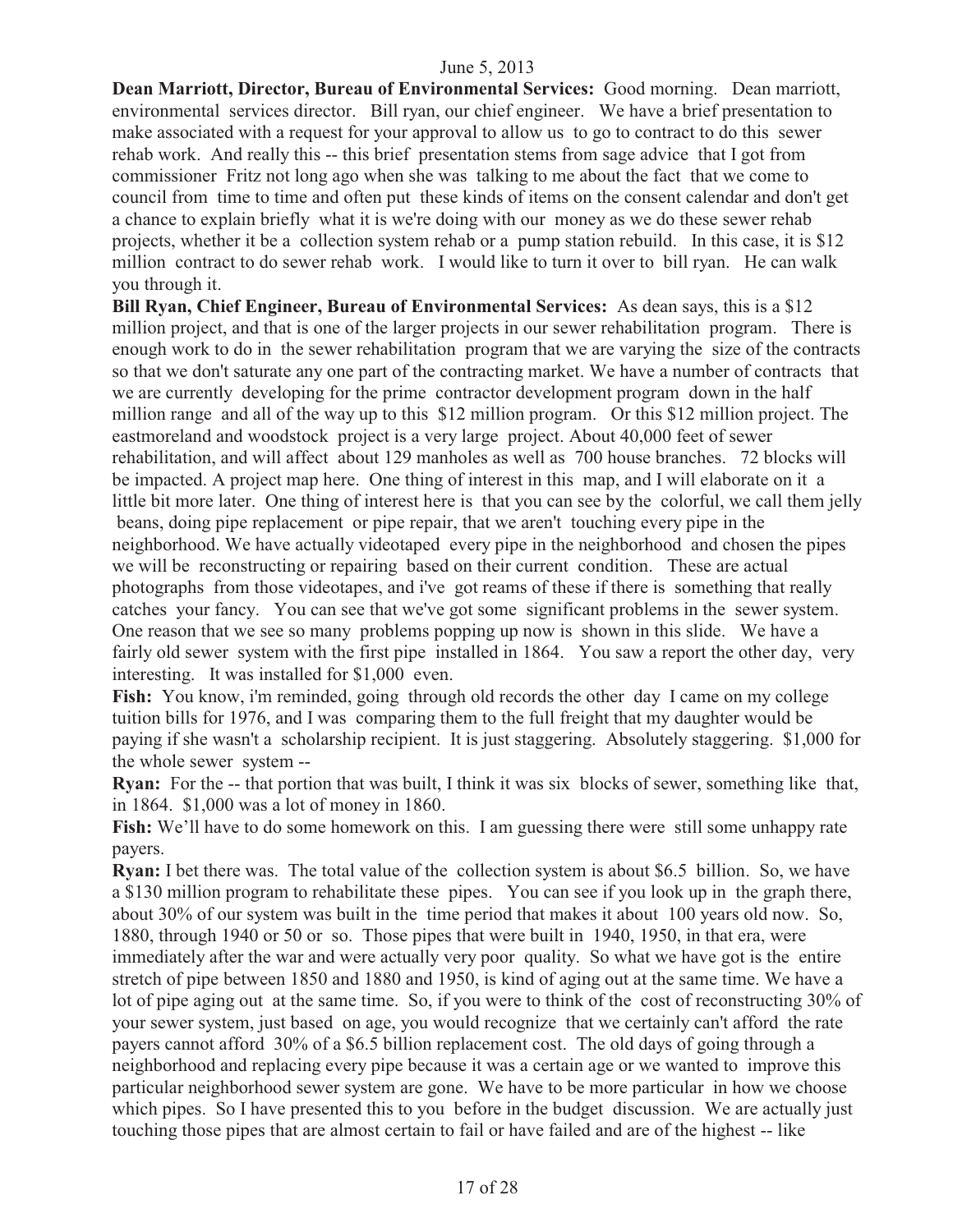consequence of failure. The pipes that will affect many residents upstream, large diameter, or the pipes near hospitals, fire stations, that kind of thing. That is how we're actually choosing the pipes that we're fixing. Highest risk, highest consequence. But this is part of a much larger program. We couldn't afford to do 30% of a \$6.5 billion program, or asset replacement. But what we are doing, we are estimating to be about \$130 million. We started this phase of the program two years ago. Currently we have four projects in construction. Eight in design. And 19 projects identified total. You can imagine also going back to the slide that showed the years that the pipes were constructed that it doesn't end. It doesn't end at the end of eight years when we expect to finish this project. Other pipes will be getting older and aging out or getting in poor condition. There will be a continuing program. But we have chosen to bite off chunks essentially. This is, you know, windows of time essentially we are looking at the pipes and choosing those that are worse now. We are being careful not to leave little islands, you know, fix a pipe on this block. Fix a pipe two blocks away and leave something in the middle. We don't want to be going back into the same blocks over and over again within just a small number of years. But we aren't extending the repairs to the entire neighborhood.

**Fritz:** What did you prioritize which ones got started first?

**Ryan:** We prioritize based on condition and the consequence of failure. We actually developed a matrix that shows the consequence of failure in the number of homes that would be impacted by a failure. The depth of the sewer. The cost of replacing the sewer. The proximity to schools, fire houses, hospitals, whether or not the pipe is under an arterial or a collector street rather than a residential street. And we were able to make estimates of the cost so we can actually determine a cost benefit ratio for a set of pipes. How many risk are we -- are we resolving by repairing those pipes? How much risk in dollars are we resolving by repairing those pipes versus the cost of the project that it will take to repair the pipes.

**Fritz:** Was there any consideration of the affect of failure on communities of color and low-income communities, so the equity components of -- we have far more pipes that need to be fixed than even without prioritization. How did consideration -- i'm noticing there doesn't seem to be very much in northeast Portland on the map. Inner northeast Portland.

**Ryan:** Right. We have looked at it. You're familiar with karen on our staff --

**Fritz:** Has been a leader on that, teeing you up to talk about that.

**Ryan:** Right. She has looked at that. I know this isn't a solution to equity but it has been someone blind to those considerations other than when you do look at it now, what you see is that we are spending a lot of money in the areas where the pipe is the oldest. And sometimes that corresponds with the populations of color, and sometimes it doesn't.

**Fritz:** I think moving forward, certainly for the consequences on low income families of failure, that some areas are more resilient than others. Adding that to be a consideration factor I think would be another step forward.

**Ryan:** Certainly.

**Fritz:** Thank you.

**Marriott:** I don't know whether you can recognize your little friend there, poking out of the hole in the sewer line. It is one of those critters, four legged, fuzzy --

**Ryan:** With no hair on the tail.

Fritz: Like a colonoscopy picture.

Fish: I think a number of others were thinking that -- thank you for placing that on the record. **Fritz:** I'm just saying.

**Ryan:** I've never seen a rat in a colonoscopy.

**Fish:** Is that the end of the presentation?

**Marriott:** It is.

**Fritz:** You'd be in real trouble if you had a rat.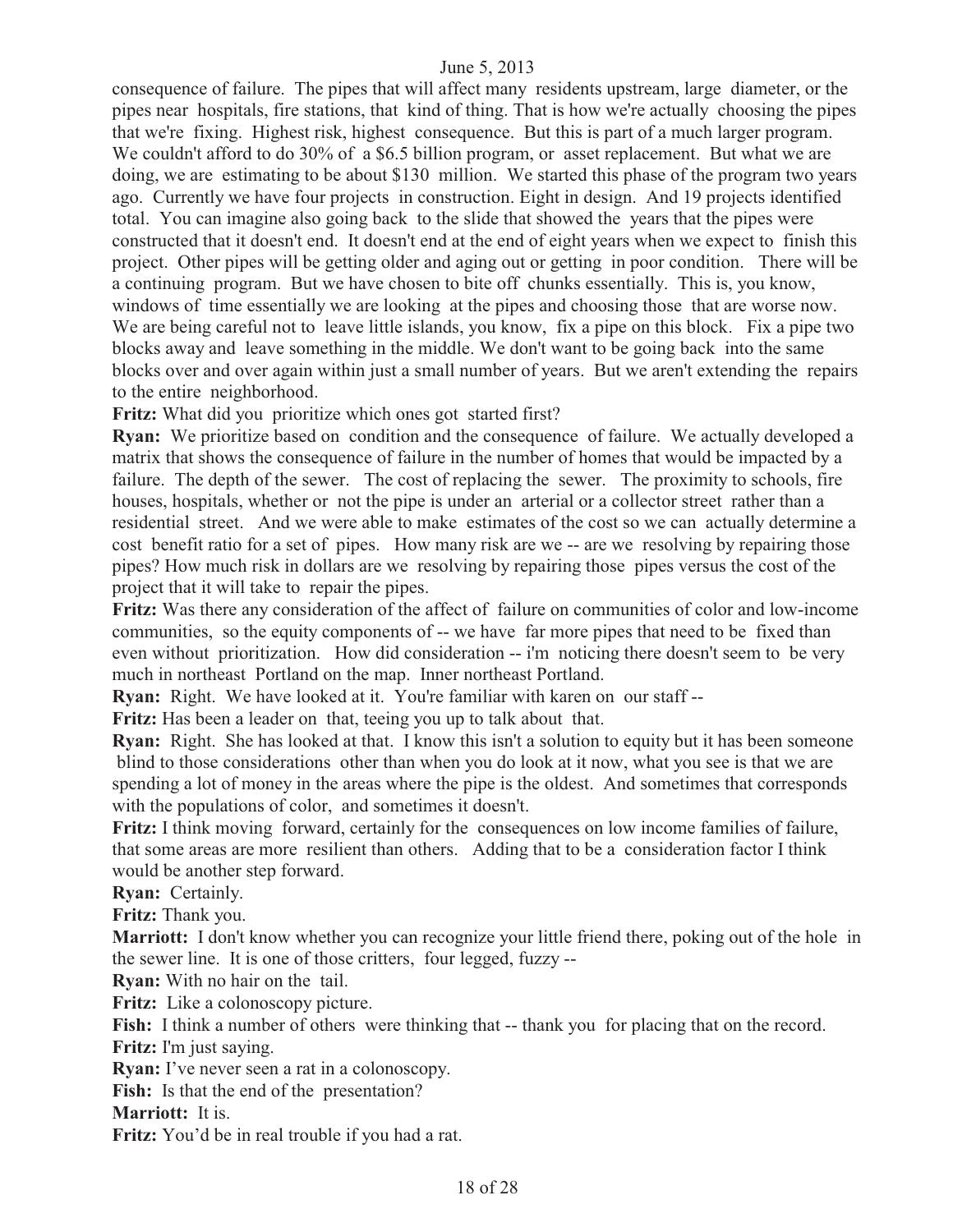**Fish:** May I be recognized?

**Novick:** You are recognized, mr. commissioner.

**Fish:** I have been in charge of BES for 48 hours. Have there been any major system failures during my tenure?

**Marriott:** Not that i'm aware of.

**Fish:** Two questions on the presentation. The first is what is the protocol that you follow to coordinate with impacted businesses in areas like this. Clearly on a project of this scale and scope, there will be disruption. What is our standard protocol on engaging the local small business community?

**Marriott:** Commissioner, that is a great question. One that we pay very close attention to all of these years of doing major construction, as commissioner Saltzman will remember from walking around and introducing himself and talking to a lot of the affected businesses well before construction begins, and then during construction. Basically the principles that we go out early, we talk to folks early. We explain what we're doing and why. We ask them how will this affect you? If there are any changes we can make in the timing or the location of particular pieces of these projects, we will try to accommodate them. If they have a particular entrance or access to their building, delivery of services at a particular time we will take that into consideration. We stay in touch during construction, if issues pop up. And try to assign public involvement staff to a number of the projects and they become the face of bes out there. They work with construction inspectors who have a close working relationship to the contractor. We make sure that the contractor is sensitized to these issues.

Fish: Does a party that might have a complaint have a single point of contact? I'm thinking about when the cully concordia plan was being done, debbie bishoff was the face of planning. Is there a single point of contact or are you directed to a part of the agency?

Fish: What is your direct line again? We will find you, I know. Yes, there is a single point. Public involvement staff would be assigned to these various projects and they will be the initial contacts. They will give out their cell phone number, office number, email address, and they can be reached at any hour of the day and any day of the week.

Fish: I want to ask you about a pbot question but to close the loop on this, for the first time I think ever the mayor has created a liaison role between a commissioner and venture Portland. That is now my portfolio as well. I think what I will end up doing over time is inviting different infrastructure bureaus to come to a venture Portland board meeting and get a sense of how that is working. And my guess is that every infrastructure bureau has a different system. How is the communication going? Do people feel they are getting enough input upstream. That is one of the first things I would like to explore. A question that involves pbot. Looking at the photograph that you showed us, we are talking about digging up a lot of asphalt and he creating a lot of potential disruption while you do this. So, to what extent, as you planned these sewer replacements, are you linked up with pbot so that to the extent that they have got a program for asphalt replacement or a joint project with you of doing asphalt replacement with the green infrastructure, that that is all coordinated?

**Marriott:** Bill does all of that coordination --

**Ryan:** We have a quarterly coordination meeting between the water bureau, bes and pbot to discuss the capital projects in design and coming into construction soon. We are always coordinating with regard if that is an area that we need to rebuild the entire street anyway. Can you do that for us under your contract or vice versa?

Fish: I know that mr. Novick, president novick has talked to me about wanting to do some regular meetings where pbot and bes or pbot and water get together. I think -- I would welcome an invitation to the next quarterly meeting. How do you coordinate it among the three. It will make it easier since you only have to invite two commissioners. To find out how you coordinate these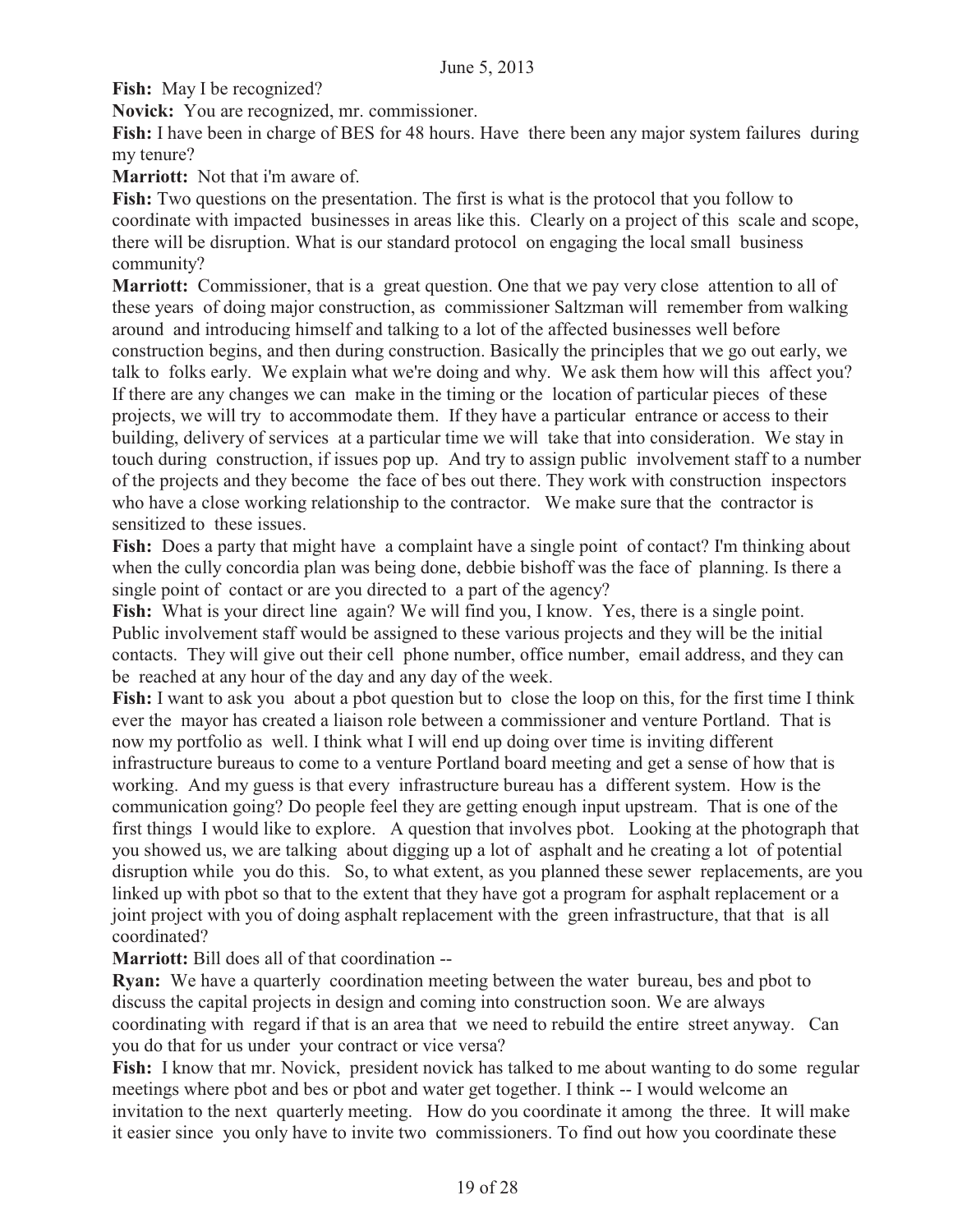kind of capital construction projects. Part of I think our learning curve and interesting to learn if there are ways that we can continue to enhance and refine that.

**Ryan:** We also invite the other utilities, the public utilities to those meetings, such as northwest natural gas and pge and pp and l. They're interested in this because quite often we will ask them to move their facilities. They're very interested in knowing what is coming down the pike. So, there are outside contractors as well.

**Fish:** I look forward to learning more about that. And thank you.

**Novick:** Me, too. When is the next quarterly meeting?

**Ryan:** I suspect we have one within the next month.

**Novick:** If you could send an email, we will put it in our calendar.

**Novick:** I've already given commissioner Fish fair warning that I want to know whenever he's tearing up my streets. Any further questions or discussion? Thank you very much. Moves to second reading.

**Moore-Love:** No one else signed up, also.

**Novick:** Karla can you read the title for 536.

**Item 536.** 

**Novick:** Commissioner fish do you have any thing -- oh I'm sorry. I thought staff were here. Please state your name.

#### **Kaitlin Lovell, Manager Science Fish and Wildlife Division, Bureau of Environmental**

**Services:** Good afternoon. My name is Kaitlin Lovell. I am the manager of the science, fish and wildlife division for the city of Portland's bureau of environmental services. We're here to answer any questions that you might have.

**Novick:** Commissioner Fish, do you have any questions?

Fish: When we contacted the mayor's office this week they said they were taking the lead on this. So, right back at you.

**Novick:** Could you just get -- tell us a bit about the importance of this contract and this work. Lovell: Bes is responsible for managing storm water in the city of Portland, as you know. We have to do so in a way that protects the environment. We're guided in that through the Portland water shed management plan which sets out four goals. Including hydrology, water quality, biological communities and physical habitat. Monitoring is a critical component to ensuring that the storm water program is not having an adverse effect on the environment. We have a couple of monitoring programs that we implement. Robust citywide monitoring program. Where we use epa's protocol. We have project monitoring. This particular contract is focused on project monitoring. We focus a lot on water on our monitoring because that's where we see the biggest impact. If you think about our storm water tools that we use, we use upland tools, vegetation, green streets, bioswales, downspot disconnects, rain gardens. The way to monitor those and the effectiveness of those, best way is to actually use birds. The birds tell us comprehensive snapshot of how the habitat is doing. And the better the habitat, the bigger the habitat, the more diverse the habitat, the better the storm water capabilities are. We have a binder here that I brought with me in case you want to peruse it of all of the literature on native vegetation, and diversity benefits storm water management. The birds reflect that. The more birds there are, more diverse birds there are, the more we know the storm water system is working. This contract leverages very small amount of bes dollars to work with audubon and engage the community, citizens science program to go out and monitor the number of projects that we have.

**Novick:** Thank you very much. It sounds like this is a small investment but plays a critical role. It is my understanding that this item was intended to have an emergency clause on it that we need to add. I will move to add the emergency clause.

**Fish:** Second.

**Fritz:** Purpose the of the emergency clause?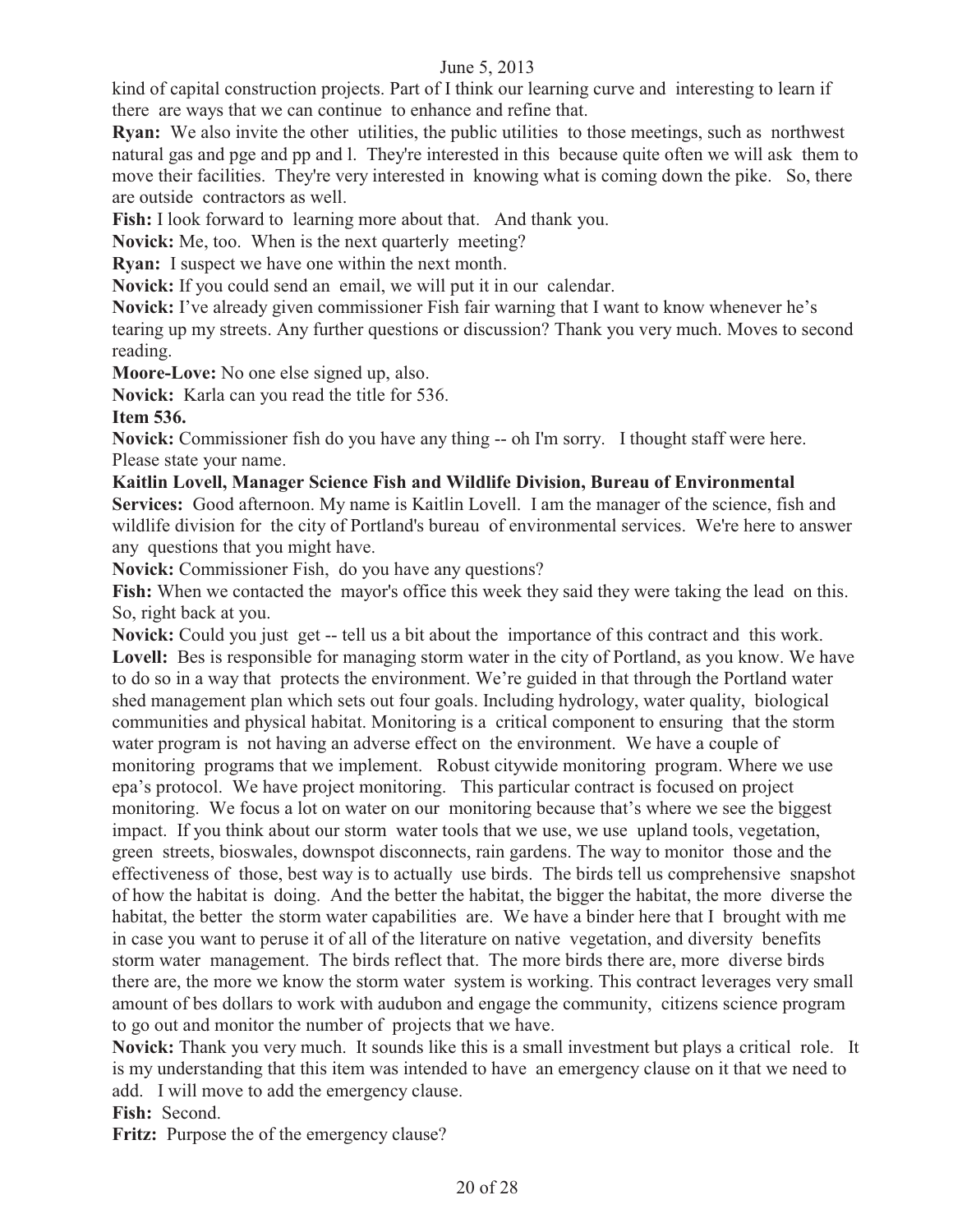Lovell: The contract expires june 30th. In order to amend it, if we were to go through regular agenda item, which we had anticipated doing previously, we would need 30 days to implement it and you can't have the amendment go into effect after the contract expires.

**Novick:** Do we need a roll call on the amendment? Please call the roll.

**Moore-Love:** More specific language for the clause.

**Fish:** Aye. **Saltzman:** Aye. **Fritz:** Aye.

**Novick:** Aye. Move the ordinance.

**Moore-Love:** I did not have a sign up sheet if you want to take public testimony first. Did anybody wish to testify?

**Novick:** Nobody wishes to testify. Any further discussion? Move to final roll call.

**Fish:** I'm pleased to support this. First it represents yet another example of the wonderful partnership that the city has with audubon. And, second, it was described to me that birds in this instance are like the canaries in the tunnel, and they give us a kind of useful information and we recently opened the fields park, and I go almost every morning just to see how it is settling in. And one of the most wonderful early developments was the birds that discovered this park. The trees, the vegetation, the safe places, the shaded areas and the like. And there is -- it is a very interesting progression that happens as sort of the natural habitat discovers new green spaces. Bob has explained to me that one way to gauge the health of our community is to watch closely how birds are doing. And perhaps as we're celebrating, soon to celebrate blue heron week, nothing would warm my heart more than recently seeing a great blue heron in tanner creek park. For all of these reasons i'm pleased to vote aye.

**Saltzman:** Aye. **Fritz:** Aye.

**Novick**. Aye. Thank you. Karla can you read the title for item 537.

**Item 537.** 

**Novick:** We have bureau staff here to explain this item?

**Fritz:** What is the meaning for decreasing the amount of the contract?

**Kevin Modica, Captain, Portland Police Bureau:** Happy to answer any questions. Good morning.

Novick: Good morning.

**Modica:** Kevin Modica I'm a captain for the Portland police bureau and currently assigned to the family services division and brought one of my esteemed colleagues with me.

**Rachael Andrew, Lieutenant, Portland Police Bureau:** Rachael Andrew, lieutenant at family services.

**Modica:** Ouite simply, this is a reprogramming of money in the current biennium so that it does not affect the next biennium's budget allocation for the overtime money that comes through the child abuse multidisciplinary investigative account. This grant funding comes through the state of Oregon DOJ. It passes through Multnomah county then the partners on the mdt are allocated funds. In our case, its kind of counterintuitive, but having money left in the overtime account is pretty positive sign that the preventative work is being effective. That money is used for after-hour call outs. To explain it to you, after hours, after normal operating hours and over the weekend if a call comes in that needs to be investigated by our investigators.

Fish: I have a question, if I could. It is my understanding that in the budget end game, we may have taken out funding for the district attorney position that assists the sct program. The service coordination team program, depends on having a dedicated district attorney in order for the model to work. Now, I will refer to the conversations between the chief and the mayor about how we address that. But since we're decreasing funding in the amount of \$30,136, and presuming this money is to be reprogrammed somewhere else, has this money -- is the new purpose for this money budgeted by either jurisdiction?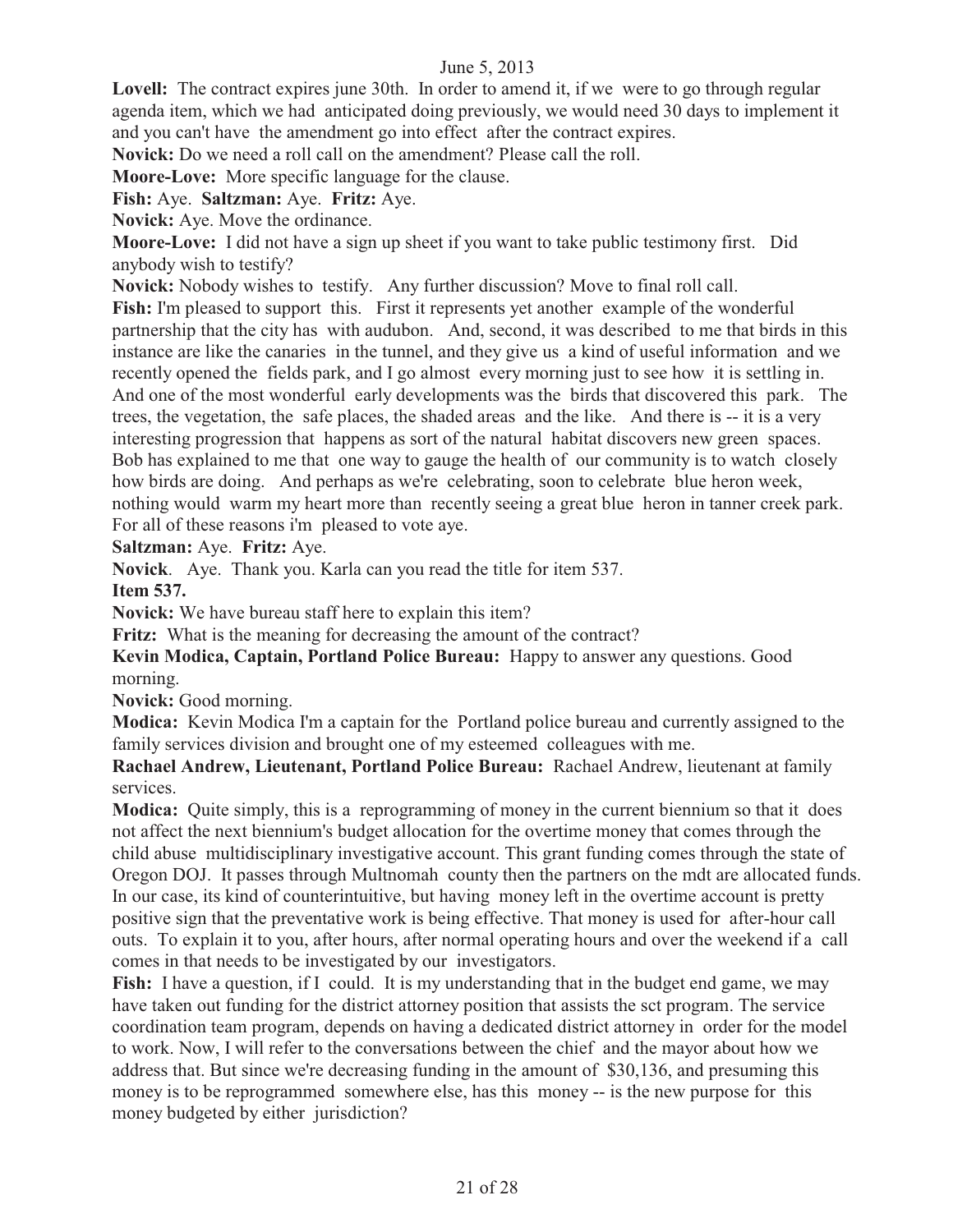**Modica:** The reprogramming of the money simply pushed it into program projects of our other partners in the mdt. For instance, cares northwest would receive funding to assist in buying a new colposcope as part of the equipment they use when doing forensic investigations. Some of the money was used to purchase equipment to help in the prosecution of the child abuse cases. Equipment that would be going to the district attorney's office.

Fish: Does that mean -- that seems to imply that the grant source requires that it stay within child abuse investigations, is that correct?

**Modica:** That would be correct.

Fish: This is not found money. This is just reallocating within the program itself.

**Modica:** Commissioner Fish, haven't found money in quite awhile.

Fish: We're always on the hunt. Thank you.

**Novick:** Any further questions? Thank you very much.

**Modica:** Thank you.

**Novick:** Call the roll.

**Moore-Love:** I did not have a sign up sheet for this. Anyone to testify?

**Novick:** Anybody who wishes to testify? Apparently not.

**Fish:** Thank you for your clear and succinct testimony and explanation. Aye.

**Saltzman:** I just want to recognize captain modica and lieutenant Andrew and the entire family service division for the very important work they do on behalf of children and families in our city. Aye.

**Fritz:** Thank you for your good work and for that presentation and for keeping the overtime budget down, aye.

**Novick:** Captain Modica I forgot to ask, is your arm feeling better?

**Modica:** Feels great.

**Novick:** Excellent. Thank you. Aye. Karla, could you read the title for 538. **Item 538.** 

**Novick:** Thank you very much.

**Karl Arruda, Right-Of-Way Agent, Bureau of Transportation:** Good morning. I'm karl arruda, right of way agent with the bureau of transportation. Here with dave McEldowney the right of way acquisition supervisor. This ordinance before you would declare two parcels of city-owned land as surplus and then authorize the bureau of transportation to sell them at market price. Parcels were purchased by the city for two different street projects, both of which were completed many years ago, and these are remnant parcels which are no longer needed for public use. I'm happy to take any questions.

**Saltzman:** Were these parcels -- were all other city agencies notified of the availability of these parcels?

**Arruda:** Yes, we first notified all the groups within the bureau of transportation and then notified all of the other sister bureaus if there was any interest or questions about our process.

**Fritz:** Did you get positive responses from each of the bureaus or -- and did you get some kind of response, no we're not interested or just you hadn't heard that they were interested?

**Arruda:** We received responses from some bureaus, but not all of them. We sent out reminders to the bureaus that had not responded to us, reminding them if they wanted to comment on it, to please do so.

**Fritz:** Didn't we have a discussion about this that we were going to actually require each bureau to say yay or nay? I thought we had a policy about this.

**Arruda:** I am personally not familiar, if that was going to be a policy or not. My understanding was that sending out the notification to the bureaus was our process for declaring surplus property and --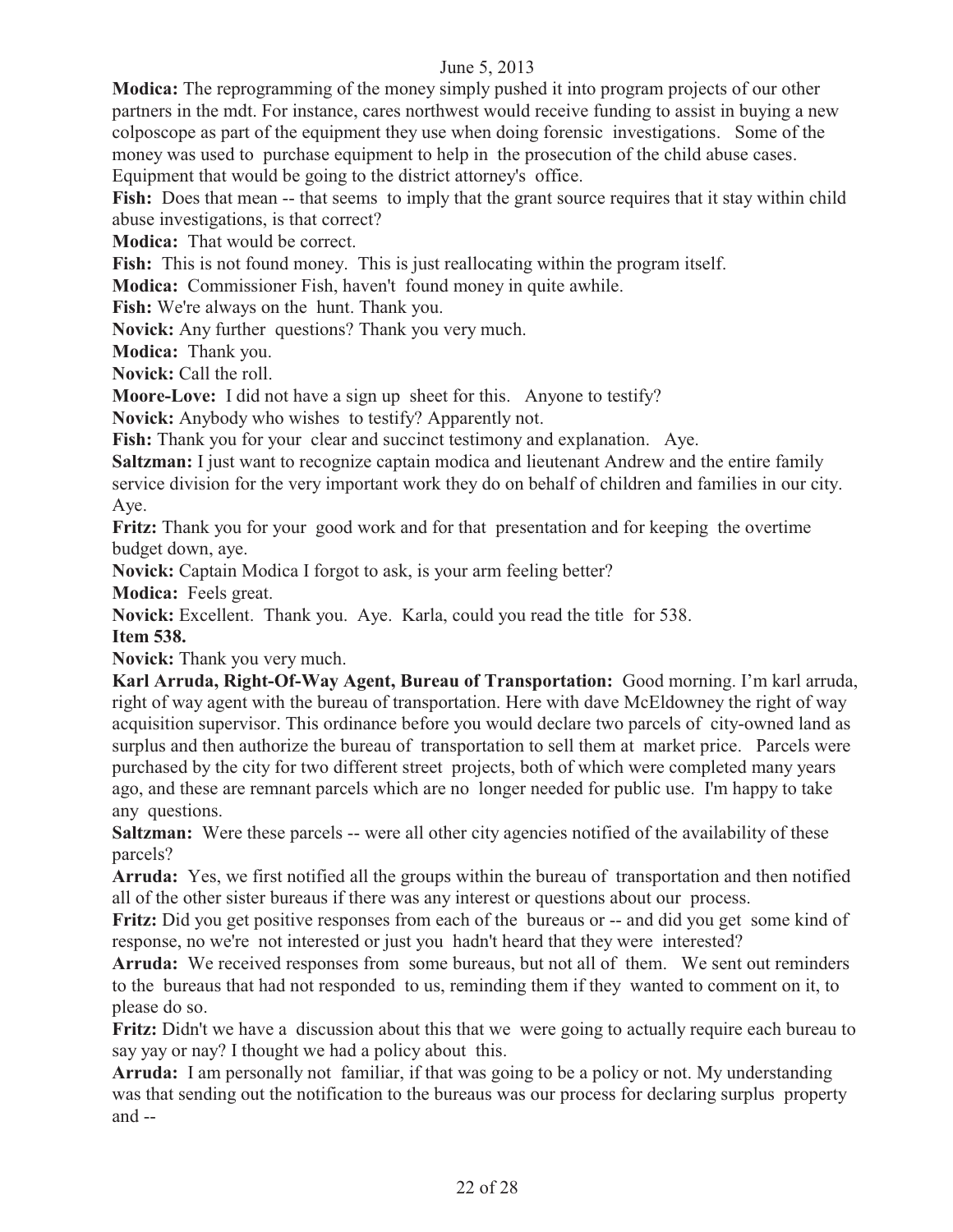**Fritz:** Right. But we all know -- I know how many emails I get in a day. Did you add the council offices to the notification on this one?

**Arruda:** We did, yes for both properties.

**Fritz:** I remember seeing -- my office in particular.

**Arruda:** We notified all offices, yes.

**Fritz:** So this is something that we probably need to take another look at. I want to be sure that we're not disposing of the surplus property just because somebody's email got backed up or they were on vacation and didn't notice it. I heard some concern from citizens that there was a question about whether they could be used for community gardens. Anybody contacted you about that?

**Arruda:** On the properties along going street and colonial, the parks bureau said that they were looking into that property as potential community garden space and then after a few days or a week or so got back to us saying they were not interested in that particular property.

**Fritz:** So in that particular case you did get an affirmative response from the bureau saying thank you we looked at it. Thank you very much.

**Arruda:** Yes, right.

**Novick:** Commissioner are you suggesting that we should postpone consideration of this item or are you satisfied?

Fritz: I think it's not an emergency ordinance so it can move to second reading.

**Novick:** Okay.

Fritz: Unless there's any testimony.

**Fish:** Also, what I would note for my colleagues that under the code we first have to declare it surplus. That is a designation that then can lead to a sale of or disposition of the property. Its not locking in an outcome. But it has to be declared surplus and that's why we expanded the notice requirements to make sure that council offices and the bureaus got it. If there's a bureau or some third party interested in it, I think our policy also has an incentive for us to get fair value in return for disposition of property, but that's a conversation that can happen regardless. But we have to first declare something as surplus.

#### **Dave McEldowney, Right-Of-Way Acquisition Supervisor, Bureau of Transportation:**

Commissioner Fish, I think the motion before you here is to have it declared surplus, but then to allow the bureau of transportation to sell it at market value. So we do need to 4/5ths vote of council to declare it surplus, but after that we would not be back until --

**Fish:** It doesn't preclude -- once we declare it surplus it doesn't preclude the council weighing in again on the disposition of the property, but declaring it surplus is a more formal process.

**Novick:** Any further discussion?Karla has anyone else signed up?

**Moore:** No one else has signed up to testify.

**Novick:** Move to second reading. Thank you. [gavel pounded] could you please read the title for item 539.

#### **Item 539.**

**Novick:** Thank you. My understanding is this item amendments the city's iga with tri-met and increases the amount to make sure there's bus service available when the west side street car line is closed due to construction on the sw moody avenue and portland Milwaukie light rail projects. Those two projects are located Close to one another geographically and the bureau has worked closely with tri-met to make sure they schedule their scopes of work so they don't overlap. Changes in the iga for bus service during construction is another piece of coordinating these two big projects. And pbot staff are here and available to answer questions if people have any questions. No questions? Karla, has anyone signed up to testify?

**Moore:** No one's signed up.

**Novick:** All right. Move to second reading. [gavel pounded] Karla, could you read the title for 540?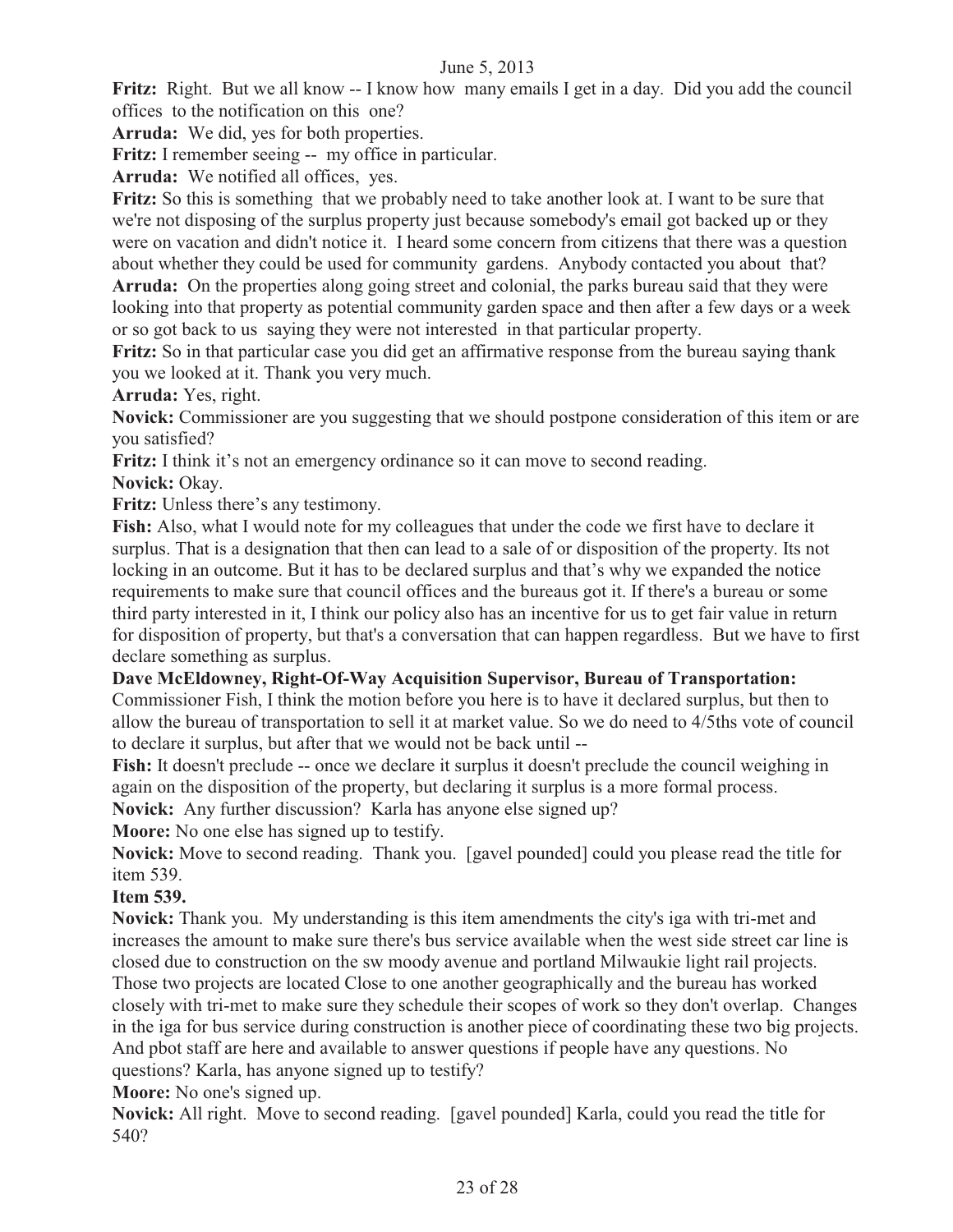#### **Item 540.**

**Jim Rice, Deputy City Attorney, Office of the City Attorney:** Good morning. Jim rice here, i'm a deputy city attorney. I'm here today on a matter that I was assigned, and that's the matter of william kyle monroe. The matter arose out of an officer misloading a beanbag shotgun. He placed buck shot ammunition in when there should have been a beanbag round in the weapon itself. A beanbag round is a synthetic sock that has weight on the inside and when it shoots it's painful if you're struck by it, but it's not a use of deadly force. The incident arose out of mr. Monroe hassling some children and frightening some teachers over at lair hill park, a police officer was summoned by one of the teachers, an administrator came out to speak with mr. Monroe. He had a knife up his sleeve, that was relayed to the police officers, several of our Officers came to the scene. Mr. Monroe started backing up and leaving, and one of our officers then fired what he thought was a beanbag shotgun at mr. Monroe. It was a tragic mistake, mr. Monroe was hit with buck shot, he was taken to Oregon health sciences, had numerous surgeries, and the very same day -- i'm proud to say both chief reese and mayor adams came out to the press and said "we made a mistake in this matter." the next thing that occurred was I realized that I knew the attorneys that were involved in this case, so I approached them in the company of assistant chief hendricks, and mr. Kykendahl, and we said, you don't need to file a lawsuit in this matter. Why don't we engage in something creative in this case. Let's just exchange all the documents back and forth, and once mr. Monroe is medically stationery, let's mediate the case and see if we can come to a resolution. That's essentially what happened in this case. Both the lawyers on both sides cooperated, we gave them everything they wanted from the police records. They gave us all the medical records, we employed chief judge of the Oregon district court who's ann akin, she came in, the matter was resolved, I think in a fair way. The bureau made changes to their beanbag policy to ensure that an officer wouldn't mix up ammunition like this again. There's some collateral matters that pertain to this but not with what we're dealing with here today. I think it's a reasonable resolution of the case, the fact that judge akin, who has a tremendous amount of experience in matters like this thinks it was fair as well. I think it is -- we've made a mistake, we should have done the right thing in this case, even though we took an unusual path in arriving at that. There is a lot that actually went on in the case, and if any of you have any questions I would be happy to address those.

**Fritz:** Thank you for that presentation, and indeed we made a mistake in which we're sorry and paying the restitution along with our insurance. Could you give us more details about what the police are doing to make sure this does not happen again?

**Rice:** It's sort of interesting when I got into this. When I was hired, mayor potter told me, he said, jim, how do we never -- do the right thing first, and number two, how do we never have this happen again? So I have quite a bit of firearms training from the military and what not, and I went over and talked with assistant chief larry o 'day and gave some of my opinions what might be done. I have photographs here I could show you. For example, the buck shot rounds are bright red. The beanbag rounds are milky white. So there's a very obvious difference between the two. And of course a question in my mind was how could a person mix this up? I also sort of imagined everything along in life, so I asked, how are these shotguns loaded? And I was shown that they would open the car door of the vehicle, they placed the shotgun in a carrier or -- something that snaps in place between the two seats, and the officer would sit in the seat and I will demonstrate what I believe was -- they would take the round and place them in the tube that's beneath the barrel of the shotgun. Essentially the round is really almost going directly in front of your face when this happens. And the coloration, it's already significantly different. How do we keep people from -- in an industrial or work setting from paying attention to everything they do, the training people are aware of this, and this had never occurred before, I think it was a first-time incident. I tried to do a national search, is this a problem that's out there, because there are some more expensive things that perhaps could be done. But what they're doing now is keeping the officer themselves -- in october of 2011 this new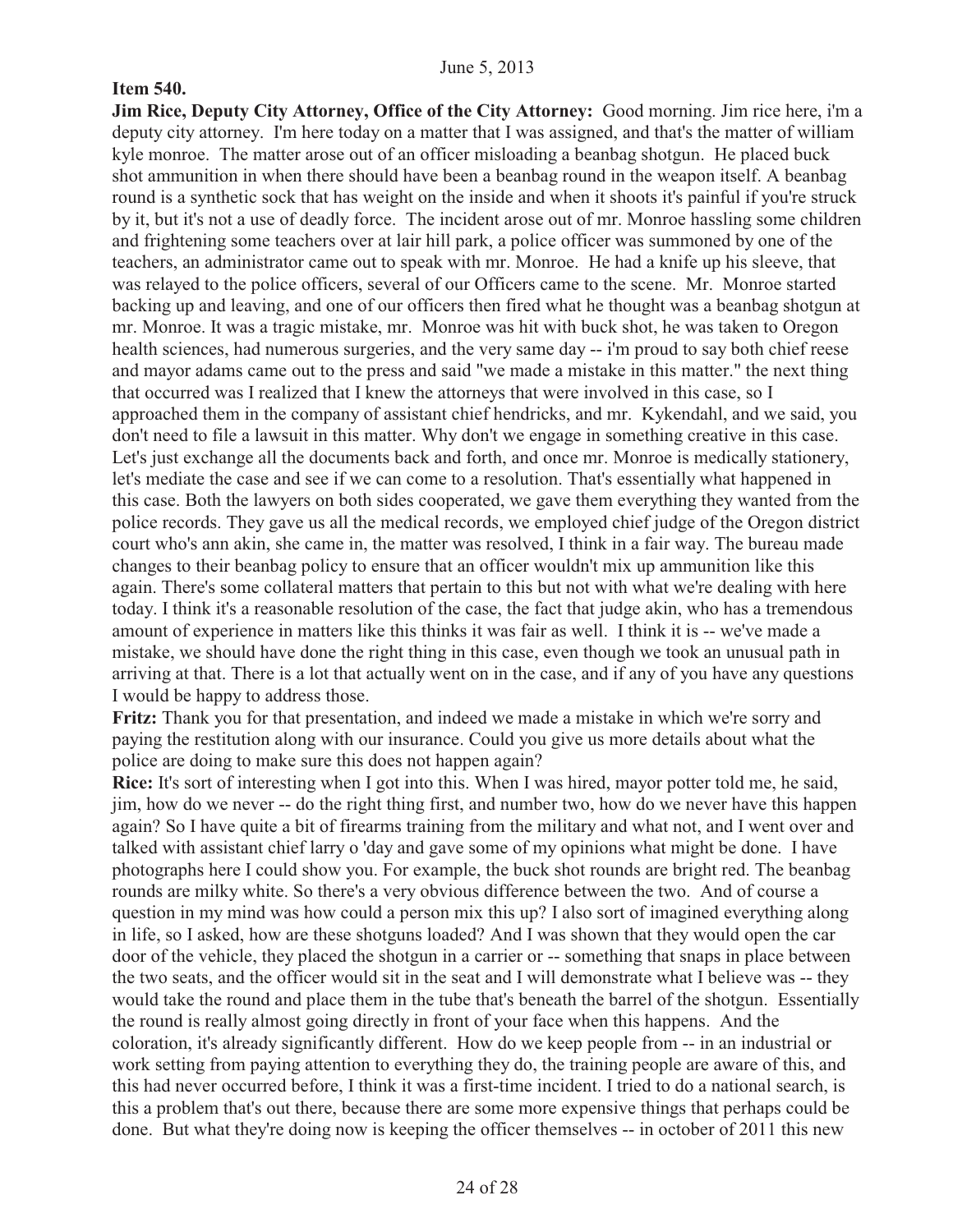regulation came out. They're not going to permit the officer to have both kinds of ammunition on themselves. So we start with that premise that it would be much more difficult to mix the ammunition up. Before this, the officers did have that ability to have them with themselves, and some of them did various things, but of course we want to learn from our mistakes, we certainly would never want another tragedy, in fact we were lucky it didn't turn out worse than it was, because when people are shot, the loss of blood of course is a critical issue too. The fact he was directly beneath one of our two trauma hospitals was a fortunate matter to get him healed up. He has some permanent injury as a result of this. There's an impingement on his nerve, and what I would describe as foot drop. He can't pick up his foot completely, which would have some impact on his ability to work as he gets older. He really wasn't employed at this time because he had --

**Fritz:** I'm not questioning the injuries, i'm questioning the police protocols. Are our police officers tested for color-blindness?

**Rice:** That's a very good question. My memory of this, I have been studying this, red color-blind is one of the more common types of color-blindness, but I think they see green -- I dealt with a strawberry picker case once.

Fritz: I did my master thesis on color preferences and we were -- obviously if you're testing color preferences you have to test for color-blindness and we found one of our subjects, a student who didn't know he was color-blind, and especially for red-green, I believe that they all go to shades of gray. So the fact you and I could see bright red versus milky white might not necessarily be the case. I think that's another question that's worth looking into. We need to dig down, if we have a serious error like this, even though it's a one-time and I appreciate the research to see if it happens elsewhere, I think we should be looking at every single factor, and I appreciate knowing that there not even carrying the same bullets. I wonder how they're stored and how it's made sure that the right things are put in the right place.

**Rice:** Absolutely. I -- they may test them for color-blindness, I just have never encountered that particular problem. I will talk with the training division and find out if they do that. Should they not test for it, I would certainly urge that that be one of the qualifications for -- at least to know about it. Whether or not the police officer has that impediment in their vision. **Fritz:** Thank you.

**Novick:** Any further questions? Thank you very much mr. Rice. Appreciate your presentation. Has anybody signed up to testify?

**Moore:** We have two people.

**Joe Walsh:** My name is joe walsh, and I represent individuals for justice. We have absolutely no problem with the settlement. As far as the money. Our concern is the man was shot five times. It's very hard for us to believe that this was an accident that somebody used buck shot and let it go -- if you shot once, it would make sense. It was an accident, you screwed up. Five times? I mean, doesn't a police officer of 15 years know the difference? I fired a shotgun one time, knocked me on my butt. So you know when you have a live round, and he fired so fast, that he jammed the gun. He put a pineapple hole in the man's leg. The man was mentally ill. Again, we find ourselves in the same things over and over again. So when you say it was -- it was a mistake, mistake on the first firing, yes. On the second firing, maybe. On the third firing? No: That police officer knew what he was firing. And that's why he was charged. And nobody talks about that. And nobody talks about the man is permanently damaged. Has the city sent anybody any representative to his family and to him and say, we screwed up? It's not good enough to have a press conference and say, we made a mistake. You really need to go to that guy and say, "hey, man, we screwed up. And we're investigating, and we're taking action." and there was action taken in this thing. Very rarely for a grand jury to come downed with an indictment against a police officer. And this one it was. They came down with an indictment. So the presentation by the city attorney is annoying to me. Because he lies by omission. He leaves stuff out. And you have a right to know that if you don't know it.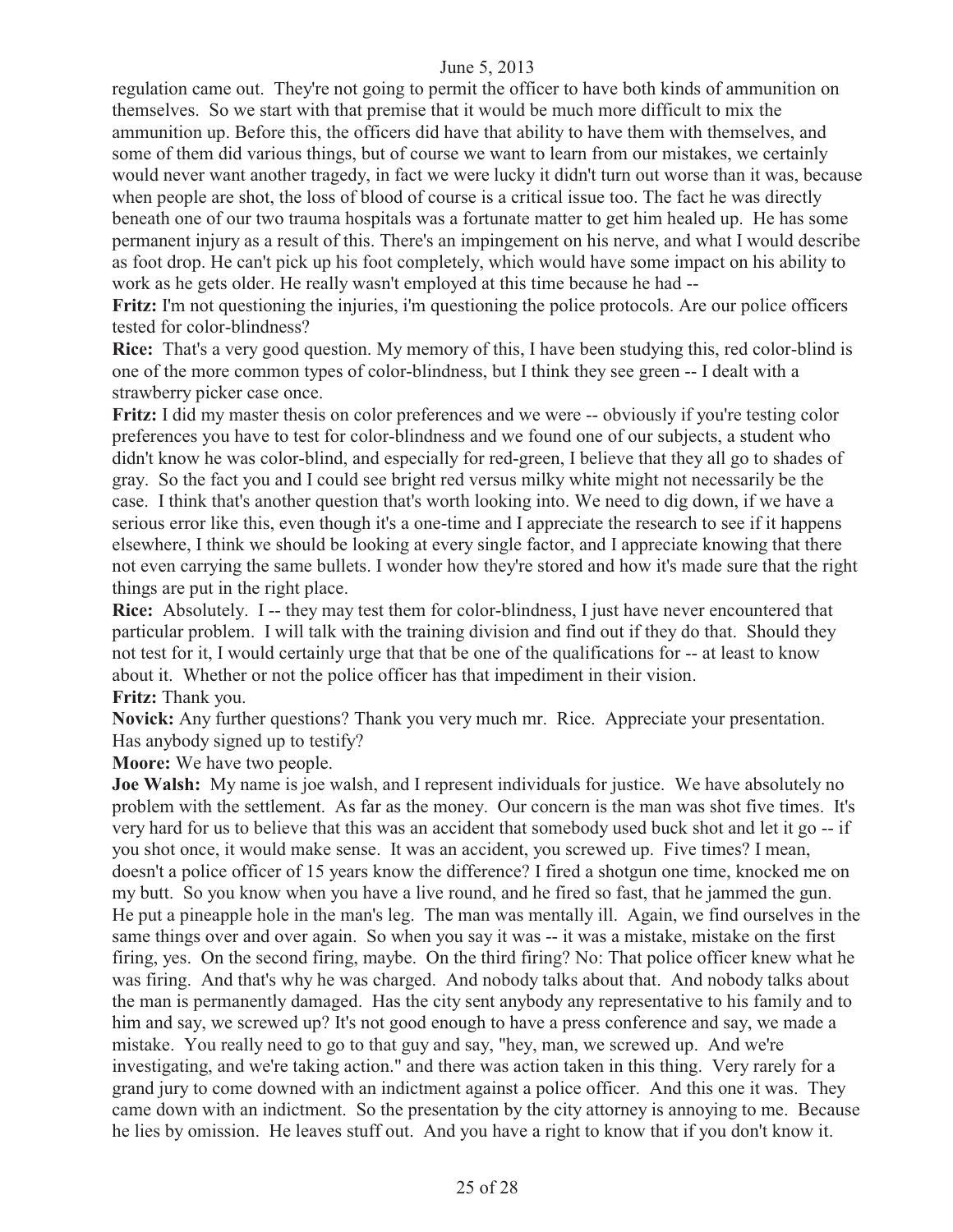And if you do know it, you should have said to him, what's going on here? So that's our concern, our concern is when you make these settlements, people don't get to know what happened. And we have a right to know that. Thank you.

**Novick:** Thank you.

**Walsh:** That was a very good point about the color-blindness. You stole my wind on that one. **Fritz:** I appreciate you bringing this to our attention, what happened with the grand jury indictment. Has the trial taken place yet?

**Walsh:** It shouldn't be a citizen telling you this stuff. It should be your city attorney. **Fritz:** I can ask that question.

**Walsh:** Yeah. You know? I mean, we admitted we screwed up, and we say we want to do it right. Well, do it right. Send a representative -- i'll be a special envoy and say, we screwed up. **Novick:** Thank you, mr. Walsh.

**Fritz:** Could I get the answer about what happened about the indictment?

**Rice:** Jim rice again. This matter went before the grand jury, and the grand jury came back with two charges. One was a felony assault three, and one is a misdemeanor assault three. The Multnomah county district attorney's offices wished for there to be one additional charge. There is a separate negligent wounding statute they wanted to incorporate into this. Quite a bit of pretrial litigation occurred as part of this. I was part of that process because chief reese and mayor adams and I even believe the sitting commissioners here who were elected at that point in time were called in to subpoena into this hearing. Judge mauer gave what I thought was a thoughtful ruling on that, and it was against the district attorney being able to add a third charge. The third charge has to be the least onerous of the three charges, it's an unclassified misdemeanor essentially, the lowest crime there is, but he wanted a series of things to charge him with. When the district attorney was disappointed with that, he moved for the court of appeals to examine it. In other words, the local case froze until the court of appeals could take a look at that. It's probably been there for about a year at this point, and I made a wild guess it will probably take a year and a half to make a determination. Once that happens it will go down to the trial court, for trial on that matter -- I mention there'd were collateral matters. There's also an investigation by the bureau regarding what if any kind of disciplinary sanction would be involved with the police officer and that's pending and probably somewhere near completion.

**Fritz:** Thank you. Do you happen to know if mayor adams met with mr. Monroe?

**Rice:** I don't believe he did, but the gentleman who spoke here is not familiar with the mediation process. I mean, the family is there. I have met them. And judge akin sort of acts as a buffer between the two sides. So there was in fact even person-to-person interaction with the family in this particular case. But we can't approach the family when they're represented by lawyers, because the lawyer really is the go-between. And they had two very fine lawyers working on this case, and we cooperated basically in every way. And they cooperated with us too because we wanted to come to a meaningful and significant resolution of this problem.

**Fritz:** To your knowledge has anybody met with mr. Monroe and apologize on behalf of the city? **Rice:** I don't think that's happened, but that would not be out of the question that it happens once the -- they filed a lawsuit recently, only because the statute of limitations I think was coming up. It was a place holder, and we settled it within weeks. But we certainly could meet with them if they want to meet with us.

**Fritz:** Thank you. **Rice:** You're welcome. **Novick:** Thank you. **Rice:** Anything else? Ok. Thank you. **Novick:** Was there one more person signed up to testify? **Moore:** He may have left. Johnny fever?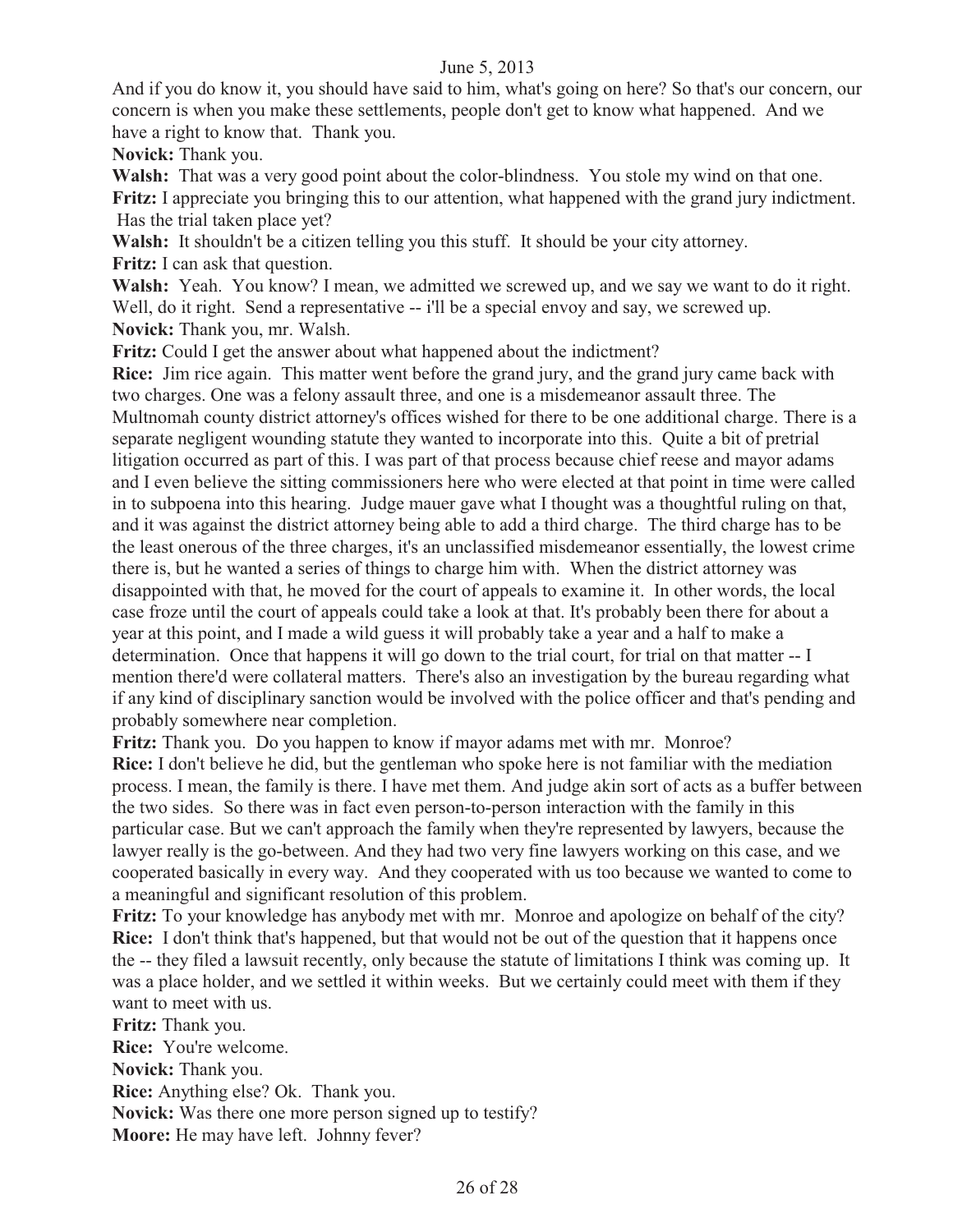**Novick:** Mr. Fever. Ok. Any further discussion? Karla, please call the roll.

**Fish:** Aye.

**Saltzman:** Aye.

**Fritz:** I am sorry this happened. I'm glad that we are making restitution, and I appreciate the attempt to be collaborative in that process. Aye.

**Novick:** I echo commissioner Fritz's comments. Aye. Karla, could you read the title of 541. **Item 541.** 

**Saltzman:** Thank you. Mr. President, point of order, i'm going to have to leave at 11:30. So if we can have a vote before that, otherwise we'll have to -- do a nonemergency or something. **Novick:** I think this is just a first reading. It is an emergency. Ok. Can we make it fast? **\*\*\*\*\*:** Five minutes or less.

#### **Novick:** Ok.

**Sue Disciple:** Hello, commissioners, i'm sue disciple, and I am one of the three city appointees to the mount hood cable regulatory commission. The commission is a partnership among the cities and the counties within Multnomah county. And I am one of your Representatives, one of your three representatives to the commission and I also chair the commission. And mary beth henry, who's our staff director for the commission, is here in case you have any questions. But we will try to make it brief. Three things. First i'm here to request your acceptance of our budget that has been submitted to you. It's our fy 13-14 MHRC budget. And I also would like to thank all the council members and the mayor for working with us and showing leadership in allowing for a budget structure that was acceptable to our partners, as you know, in some of the organizational changes that transition to the commission from a standalone bureau to a component of the bureau of revenue, there was some changes to the budget calculations that our partners found unacceptable in working with you and continuing to work with you, we think we're getting to a place where our partners are happy, are satisfied with the resolution, and in fact, last night I believe there was a budget adoption by the city of gresham city council. So I think that really indicates the progress we made and I can't thank you enough. Just to highlight why this is important, people think all we do is monitor the cable company. But we work in collaboration with the cable company and our jurisdiction, not only to collect grant money and distribute it, but to leverage it. Just a couple things that might interest you. Portland public schools estimates they save \$880 -- \$880,000 annually, annually on their telecommunications and electronic data transfer services because of their use. I-net. And similar results are shown in the other schools in other districts, in our county. So we're not only administering the public benefits and giving grants and monitoring and funding, and chairing the consortium, but we're leveraging other dollars in terms of savings, and other participation in our grant programs. So I thank you for recognizing the importance of that regional consortium. We work much better as a region with all of the entities in Multnomah county together than we possibly could as single entities. So thanks so much for working with us on that. And I guess in conclusion i'll just say I respectfully request that you adopt our fy 13-14 budget.

**Novick:** Thank you. I should note that as part of the consent agenda, we reappointed you to the commission and through may 2016, so we appreciate your continued service.

**Disciple:** Thank you very much. I was appreciative of that. Just to give you a sense of my tenure on the commission, I was appointed by council member mike lindbergh. So i've lost track of how many years that is, but you might get an idea.

**Novick:** Any questions? Karla, has anyone signed up to testify?

**Moore:** No one else signed up.

**Novick:** Thank you very, very much.

**\*\*\*\*\*:** Thank you.

**Novick:** Any discussion? Well then. Karla, please call the roll.